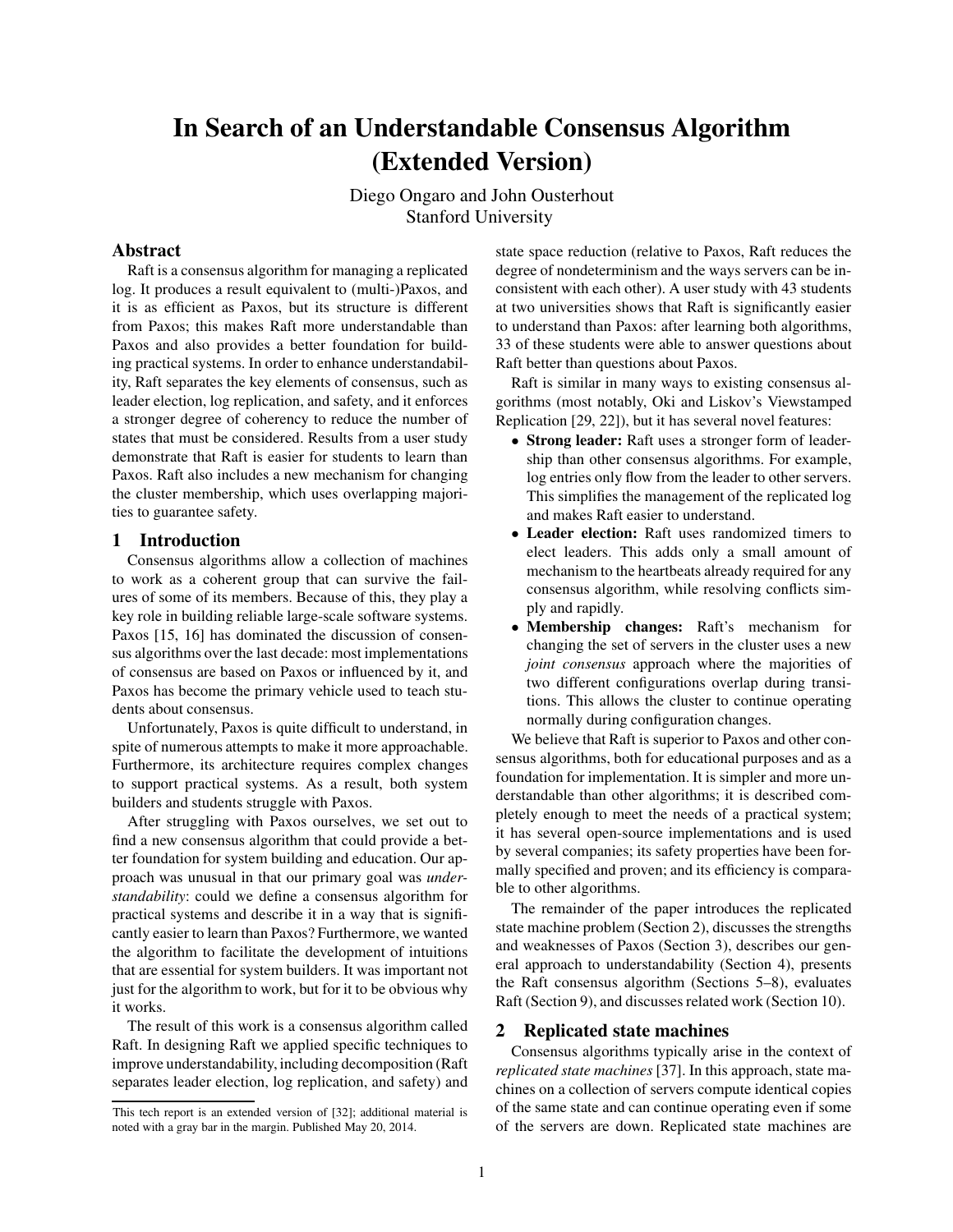

Figure 1: Replicated state machine architecture. The consensus algorithm manages a replicated log containing state machine commands from clients. The state machines process identical sequences of commands from the logs, so they produce the same outputs.

used to solve a variety of fault tolerance problems in distributed systems. For example, large-scale systems that have a single cluster leader, such as GFS [8], HDFS [38], and RAMCloud [33], typically use a separate replicated state machine to manage leader election and store configuration information that must survive leader crashes. Examples of replicated state machines include Chubby [2] and ZooKeeper [11].

Replicated state machines are typically implemented using a replicated log, as shown in Figure 1. Each server stores a log containing a series of commands, which its state machine executes in order. Each log contains the same commands in the same order, so each state machine processes the same sequence of commands. Since the state machines are deterministic, each computes the same state and the same sequence of outputs.

Keeping the replicated log consistent is the job of the consensus algorithm. The consensus module on a server receives commands from clients and adds them to its log. It communicates with the consensus modules on other servers to ensure that every log eventually contains the same requests in the same order, even if some servers fail. Once commands are properly replicated, each server's state machine processes them in log order, and the outputs are returned to clients. As a result, the servers appear to form a single, highly reliable state machine.

Consensus algorithms for practical systems typically have the following properties:

- They ensure *safety* (never returning an incorrect result) under all non-Byzantine conditions, including network delays, partitions, and packet loss, duplication, and reordering.
- They are fully functional (*available*) as long as any majority of the servers are operational and can communicate with each other and with clients. Thus, a typical cluster of five servers can tolerate the failure of any two servers. Servers are assumed to fail by stopping; they may later recover from state on stable storage and rejoin the cluster.
- They do not depend on timing to ensure the consis-

tency of the logs: faulty clocks and extreme message delays can, at worst, cause availability problems.

• In the common case, a command can complete as soon as a majority of the cluster has responded to a single round of remote procedure calls; a minority of slow servers need not impact overall system performance.

### 3 What's wrong with Paxos?

Over the last ten years, Leslie Lamport's Paxos protocol [15] has become almost synonymous with consensus: it is the protocol most commonly taught in courses, and most implementations of consensus use it as a starting point. Paxos first defines a protocol capable of reaching agreement on a single decision, such as a single replicated log entry. We refer to this subset as *single-decree Paxos*. Paxos then combines multiple instances of this protocol to facilitate a series of decisions such as a log (*multi-Paxos*). Paxos ensures both safety and liveness, and it supports changes in cluster membership. Its correctness has been proven, and it is efficient in the normal case.

Unfortunately, Paxos has two significant drawbacks. The first drawback is that Paxos is exceptionally difficult to understand. The full explanation [15] is notoriously opaque; few people succeed in understanding it, and only with great effort. As a result, there have been several attempts to explain Paxos in simpler terms [16, 20, 21]. These explanations focus on the single-decree subset, yet they are still challenging. In an informal survey of attendees at NSDI 2012, we found few people who were comfortable with Paxos, even among seasoned researchers. We struggled with Paxos ourselves; we were not able to understand the complete protocol until after reading several simplified explanations and designing our own alternative protocol, a process that took almost a year.

We hypothesize that Paxos' opaqueness derives from its choice of the single-decree subset as its foundation. Single-decree Paxos is dense and subtle: it is divided into two stages that do not have simple intuitive explanations and cannot be understood independently. Because of this, it is difficult to develop intuitions about why the singledecree protocol works. The composition rules for multi-Paxos add significant additional complexity and subtlety. We believe that the overall problem of reaching consensus on multiple decisions (i.e., a log instead of a single entry) can be decomposed in other ways that are more direct and obvious.

The second problem with Paxos is that it does not provide a good foundation for building practical implementations. One reason is that there is no widely agreedupon algorithm for multi-Paxos. Lamport's descriptions are mostly about single-decree Paxos; he sketched possible approaches to multi-Paxos, but many details are missing. There have been several attempts to flesh out and optimize Paxos, such as [26], [39], and [13], but these differ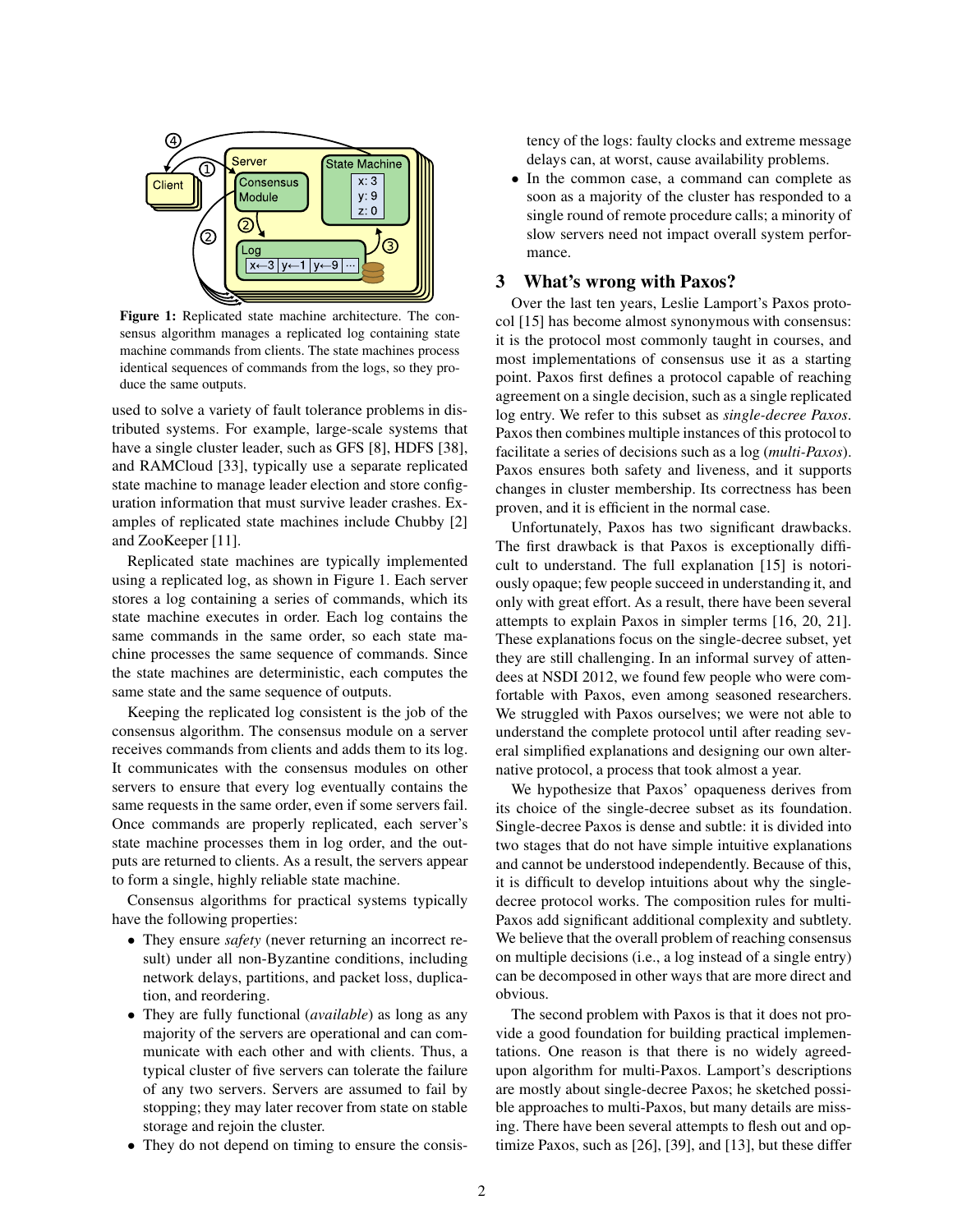from each other and from Lamport's sketches. Systems such as Chubby [4] have implemented Paxos-like algorithms, but in most cases their details have not been published.

Furthermore, the Paxos architecture is a poor one for building practical systems; this is another consequence of the single-decree decomposition. For example, there is little benefit to choosing a collection of log entries independently and then melding them into a sequential log; this just adds complexity. It is simpler and more efficient to design a system around a log, where new entries are appended sequentially in a constrained order. Another problem is that Paxos uses a symmetric peer-to-peer approach at its core (though it eventually suggests a weak form of leadership as a performance optimization). This makes sense in a simplified world where only one decision will be made, but few practical systems use this approach. If a series of decisions must be made, it is simpler and faster to first elect a leader, then have the leader coordinate the decisions.

As a result, practical systems bear little resemblance to Paxos. Each implementation begins with Paxos, discovers the difficulties in implementing it, and then develops a significantly different architecture. This is timeconsuming and error-prone, and the difficulties of understanding Paxos exacerbate the problem. Paxos' formulation may be a good one for proving theorems about its correctness, but real implementations are so different from Paxos that the proofs have little value. The following comment from the Chubby implementers is typical:

There are significant gaps between the description of the Paxos algorithm and the needs of a real-world system.... the final system will be based on an unproven protocol [4].

Because of these problems, we concluded that Paxos does not provide a good foundation either for system building or for education. Given the importance of consensus in large-scale software systems, we decided to see if we could design an alternative consensus algorithm with better properties than Paxos. Raft is the result of that experiment.

# 4 Designing for understandability

We had several goals in designing Raft: it must provide a complete and practical foundation for system building, so that it significantly reduces the amount of design work required of developers; it must be safe under all conditions and available under typical operating conditions; and it must be efficient for common operations. But our most important goal—and most difficult challenge—was *understandability*. It must be possible for a large audience to understand the algorithm comfortably. In addition, it must be possible to develop intuitions about the algorithm, so that system builders can make the extensions that are inevitable in real-world implementations.

There were numerous points in the design of Raft where we had to choose among alternative approaches. In these situations we evaluated the alternatives based on understandability: how hard is it to explain each alternative (for example, how complex is its state space, and does it have subtle implications?), and how easy will it be for a reader to completely understand the approach and its implications?

We recognize that there is a high degree of subjectivity in such analysis; nonetheless, we used two techniques that are generally applicable. The first technique is the well-known approach of problem decomposition: wherever possible, we divided problems into separate pieces that could be solved, explained, and understood relatively independently. For example, in Raft we separated leader election, log replication, safety, and membership changes.

Our second approach was to simplify the state space by reducing the number of states to consider, making the system more coherent and eliminating nondeterminism where possible. Specifically, logs are not allowed to have holes, and Raft limits the ways in which logs can become inconsistent with each other. Although in most cases we tried to eliminate nondeterminism, there are some situations where nondeterminism actually improves understandability. In particular, randomized approaches introduce nondeterminism, but they tend to reduce the state space by handling all possible choices in a similar fashion ("choose any; it doesn't matter"). We used randomization to simplify the Raft leader election algorithm.

#### 5 The Raft consensus algorithm

Raft is an algorithm for managing a replicated log of the form described in Section 2. Figure 2 summarizes the algorithm in condensed form for reference, and Figure 3 lists key properties of the algorithm; the elements of these figures are discussed piecewise over the rest of this section.

Raft implements consensus by first electing a distinguished *leader*, then giving the leader complete responsibility for managing the replicated log. The leader accepts log entries from clients, replicates them on other servers, and tells servers when it is safe to apply log entries to their state machines. Having a leader simplifies the management of the replicated log. For example, the leader can decide where to place new entries in the log without consulting other servers, and data flows in a simple fashion from the leader to other servers. A leader can fail or become disconnected from the other servers, in which case a new leader is elected.

Given the leader approach, Raft decomposes the consensus problem into three relatively independent subproblems, which are discussed in the subsections that follow:

- Leader election: a new leader must be chosen when an existing leader fails (Section 5.2).
- Log replication: the leader must accept log entries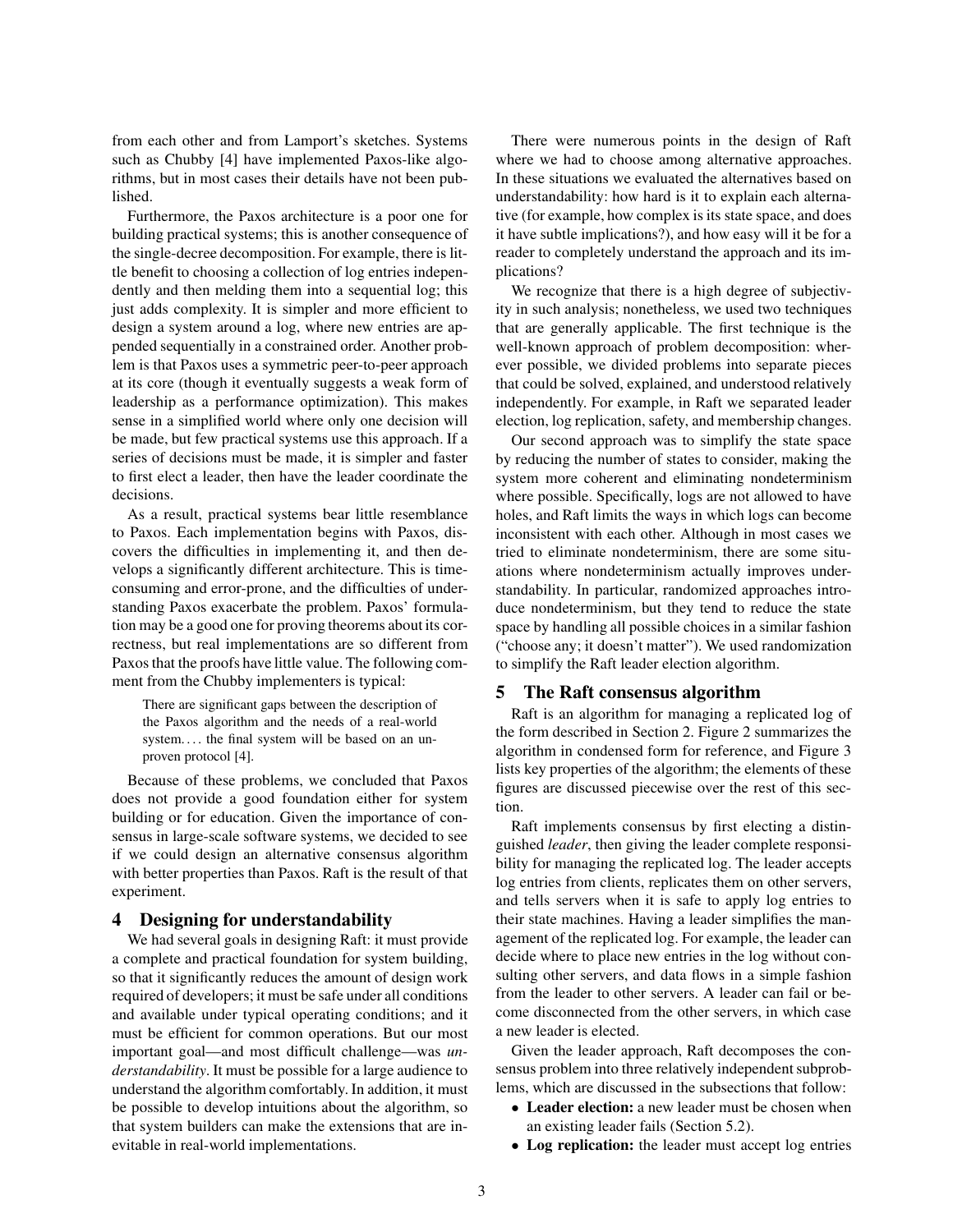# **State**

#### **Persistent state on all servers:**

(Updated on stable storage before responding to RPCs)

| currentTerm | latest term server has seen (initialized to 0) |  |
|-------------|------------------------------------------------|--|
|             | on first boot, increases monotonically)        |  |
| votedFor    | candidateId that received vote in current      |  |
|             | term (or null if none)                         |  |
| log[        | log entries; each entry contains command       |  |
|             | for state machine, and term when entry         |  |
|             | was received by leader (first index is 1)      |  |

#### **Volatile state on all servers:**

| commitIndex        | index of highest log entry known to be      |
|--------------------|---------------------------------------------|
|                    | committed (initialized to 0, increases      |
|                    | monotonically)                              |
| <i>lastApplied</i> | index of highest log entry applied to state |
|                    | machine (initialized to 0, increases        |
|                    | monotonically)                              |

#### **Volatile state on leaders:**

| (Reinitialized after election) |                                               |  |
|--------------------------------|-----------------------------------------------|--|
| nextIndex[]                    | for each server, index of the next log entry  |  |
|                                | to send to that server (initialized to leader |  |
|                                | last $log index + 1$                          |  |
| matchIndex[]                   | for each server, index of highest log entry   |  |
|                                | known to be replicated on server              |  |
|                                | (initialized to 0, increases monotonically)   |  |

# **AppendEntries RPC**

Invoked by leader to replicate log entries (§5.3); also used as heartbeat (§5.2).

**Arguments:**

| term                                 | leader's term                                                                |
|--------------------------------------|------------------------------------------------------------------------------|
| leaderId<br>prevLogIndex             | so follower can redirect clients<br>index of log entry immediately preceding |
|                                      | new ones                                                                     |
| prevLogTerm<br>entries <sup>[]</sup> | term of prevLogIndex entry<br>log entries to store (empty for heartbeat;     |
| <b>leaderCommit</b>                  | may send more than one for efficiency)<br>leader's commitIndex               |

#### **Results:**

| term    | current Term, for leader to update itself |
|---------|-------------------------------------------|
| success | true if follower contained entry matching |
|         | prevLogIndex and prevLogTerm              |

#### **Receiver implementation:**

- 1. Reply false if term  $\leq$  currentTerm (§5.1)
- 2. Reply false if log doesn't contain an entry at prevLogIndex whose term matches prevLogTerm (§5.3)
- 3. If an existing entry conflicts with a new one (same index but different terms), delete the existing entry and all that follow it  $(\S 5.3)$
- 4. Append any new entries not already in the log
- 5. If leaderCommit > commitIndex, set commitIndex =
- min(leaderCommit, index of last new entry)

# **RequestVote RPC**

Invoked by candidates to gather votes (§5.2).

#### **Arguments:**

| term                                                                                                                       | candidate's term                                                                  |
|----------------------------------------------------------------------------------------------------------------------------|-----------------------------------------------------------------------------------|
| candidateId                                                                                                                | candidate requesting vote                                                         |
| index of candidate's last log entry $(85.4)$<br>lastLogIndex<br>term of candidate's last log entry $(85.4)$<br>lastLogTerm |                                                                                   |
| <b>Results:</b>                                                                                                            |                                                                                   |
| term<br>voteGranted                                                                                                        | currentTerm, for candidate to update itself<br>true means candidate received vote |

# true means candidate received vote

- **Receiver implementation:** 1. Reply false if term < currentTerm (§5.1)
- 2. If votedFor is null or candidateId, and candidate's log is at least as up-to-date as receiver's log, grant vote (§5.2, §5.4)

# **Rules for Servers**

#### **All Servers:**

- If commitIndex > lastApplied: increment lastApplied, apply log[lastApplied] to state machine (§5.3)
- If RPC request or response contains term  $T >$  currentTerm: set currentTerm = T, convert to follower  $(85.1)$

#### **Followers (§5.2):**

• Respond to RPCs from candidates and leaders If election timeout elapses without receiving AppendEntries RPC from current leader or granting vote to candidate: convert to candidate

# **Candidates (§5.2):**

- On conversion to candidate, start election:
	- Increment currentTerm
	- Vote for self
	- Reset election timer
- Send RequestVote RPCs to all other servers
- If votes received from majority of servers: become leader
- If AppendEntries RPC received from new leader: convert to follower
- If election timeout elapses: start new election

# **Leaders:**

- Upon election: send initial empty AppendEntries RPCs (heartbeat) to each server; repeat during idle periods to prevent election timeouts (§5.2)
- If command received from client: append entry to local log, respond after entry applied to state machine (§5.3)
- If last log index  $\ge$  nextIndex for a follower: send AppendEntries RPC with log entries starting at nextIndex
	- If successful: update nextIndex and matchIndex for follower  $(\S 5.3)$
	- If AppendEntries fails because of log inconsistency: decrement nextIndex and retry (§5.3)
- If there exists an N such that  $N >$  commitIndex, a majority of matchIndex $[i] \geq N$ , and  $log[N]$ .term == currentTerm: set commitIndex =  $N$  (§5.3, §5.4).

Figure 2: A condensed summary of the Raft consensus algorithm (excluding membership changes and log compaction). The server behavior in the upper-left box is described as a set of rules that trigger independently and repeatedly. Section numbers such as §5.2 indicate where particular features are discussed. A formal specification [31] describes the algorithm more precisely.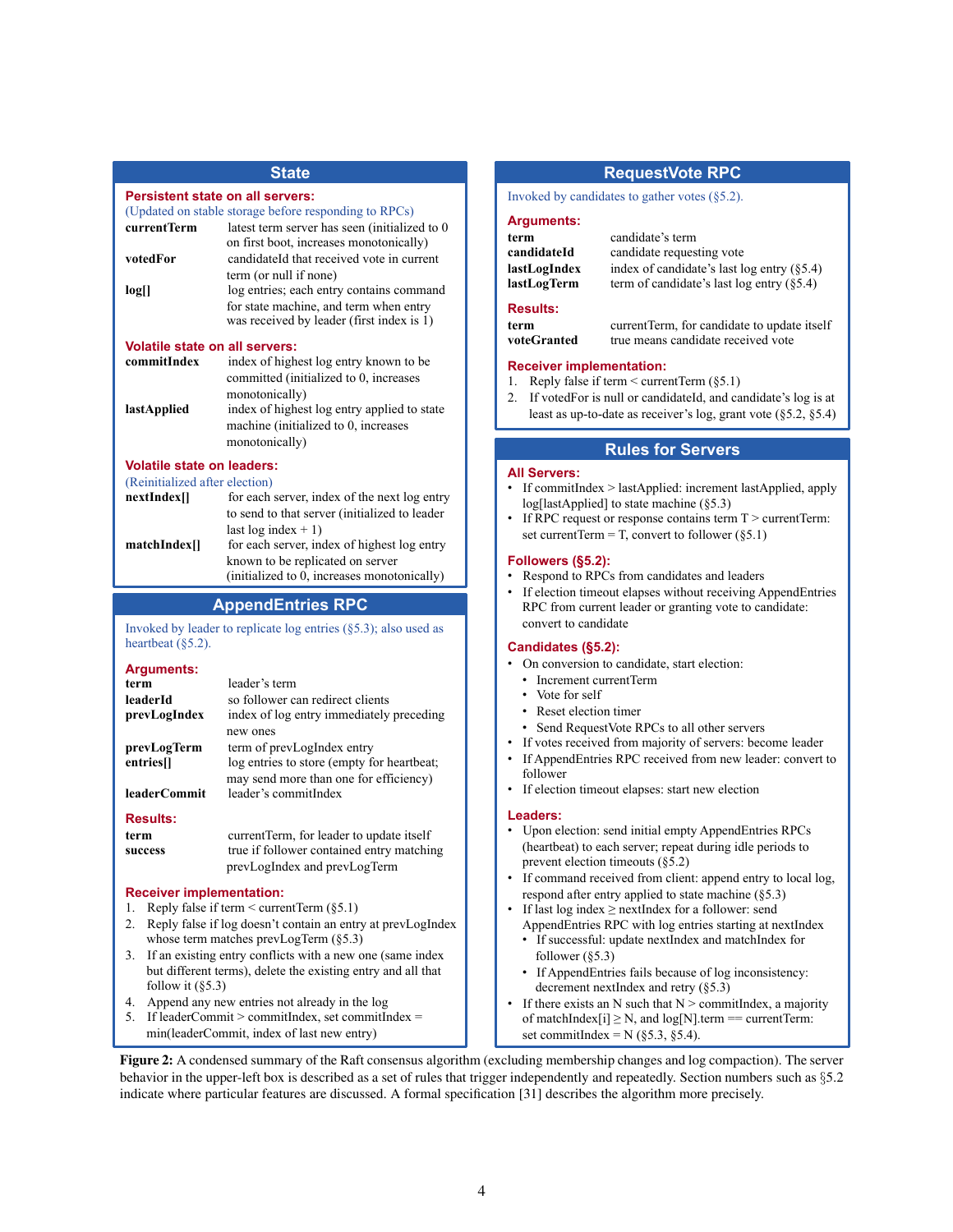Election Safety: at most one leader can be elected in a given term. §5.2

- Leader Append-Only: a leader never overwrites or deletes entries in its log; it only appends new entries. §5.3
- Log Matching: if two logs contain an entry with the same index and term, then the logs are identical in all entries up through the given index. §5.3
- Leader Completeness: if a log entry is committed in a given term, then that entry will be present in the logs of the leaders for all higher-numbered terms. §5.4
- State Machine Safety: if a server has applied a log entry at a given index to its state machine, no other server will ever apply a different log entry for the same index. §5.4.3

Figure 3: Raft guarantees that each of these properties is true at all times. The section numbers indicate where each property is discussed.

from clients and replicate them across the cluster, forcing the other logs to agree with its own (Section 5.3).

• Safety: the key safety property for Raft is the State Machine Safety Property in Figure 3: if any server has applied a particular log entry to its state machine, then no other server may apply a different command for the same log index. Section 5.4 describes how Raft ensures this property; the solution involves an additional restriction on the election mechanism described in Section 5.2.

After presenting the consensus algorithm, this section discusses the issue of availability and the role of timing in the system.

### 5.1 Raft basics

A Raft cluster contains several servers; five is a typical number, which allows the system to tolerate two failures. At any given time each server is in one of three states: *leader*, *follower*, or *candidate*. In normal operation there is exactly one leader and all of the other servers are followers. Followers are passive: they issue no requests on their own but simply respond to requests from leaders and candidates. The leader handles all client requests (if a client contacts a follower, the follower redirects it to the leader). The third state, candidate, is used to elect a new leader as described in Section 5.2. Figure 4 shows the states and their transitions; the transitions are discussed below.

Raft divides time into *terms* of arbitrary length, as shown in Figure 5. Terms are numbered with consecutive integers. Each term begins with an *election*, in which one or more candidates attempt to become leader as described in Section 5.2. If a candidate wins the election, then it serves as leader for the rest of the term. In some situations an election will result in a split vote. In this case the term will end with no leader; a new term (with a new election)



Figure 4: Server states. Followers only respond to requests from other servers. If a follower receives no communication, it becomes a candidate and initiates an election. A candidate that receives votes from a majority of the full cluster becomes the new leader. Leaders typically operate until they fail.





will begin shortly. Raft ensures that there is at most one leader in a given term.

Different servers may observe the transitions between terms at different times, and in some situations a server may not observe an election or even entire terms. Terms act as a logical clock [14] in Raft, and they allow servers to detect obsolete information such as stale leaders. Each server stores a *current term* number, which increases monotonically over time. Current terms are exchanged whenever servers communicate; if one server's current term is smaller than the other's, then it updates its current term to the larger value. If a candidate or leader discovers that its term is out of date, it immediately reverts to follower state. If a server receives a request with a stale term number, it rejects the request.

Raft servers communicate using remote procedure calls (RPCs), and the basic consensus algorithm requires only two types of RPCs. RequestVote RPCs are initiated by candidates during elections (Section 5.2), and Append-Entries RPCs are initiated by leaders to replicate log entries and to provide a form of heartbeat (Section 5.3). Section 7 adds a third RPC for transferring snapshots between servers. Servers retry RPCs if they do not receive a response in a timely manner, and they issue RPCs in parallel for best performance.

#### 5.2 Leader election

Raft uses a heartbeat mechanism to trigger leader election. When servers start up, they begin as followers. A server remains in follower state as long as it receives valid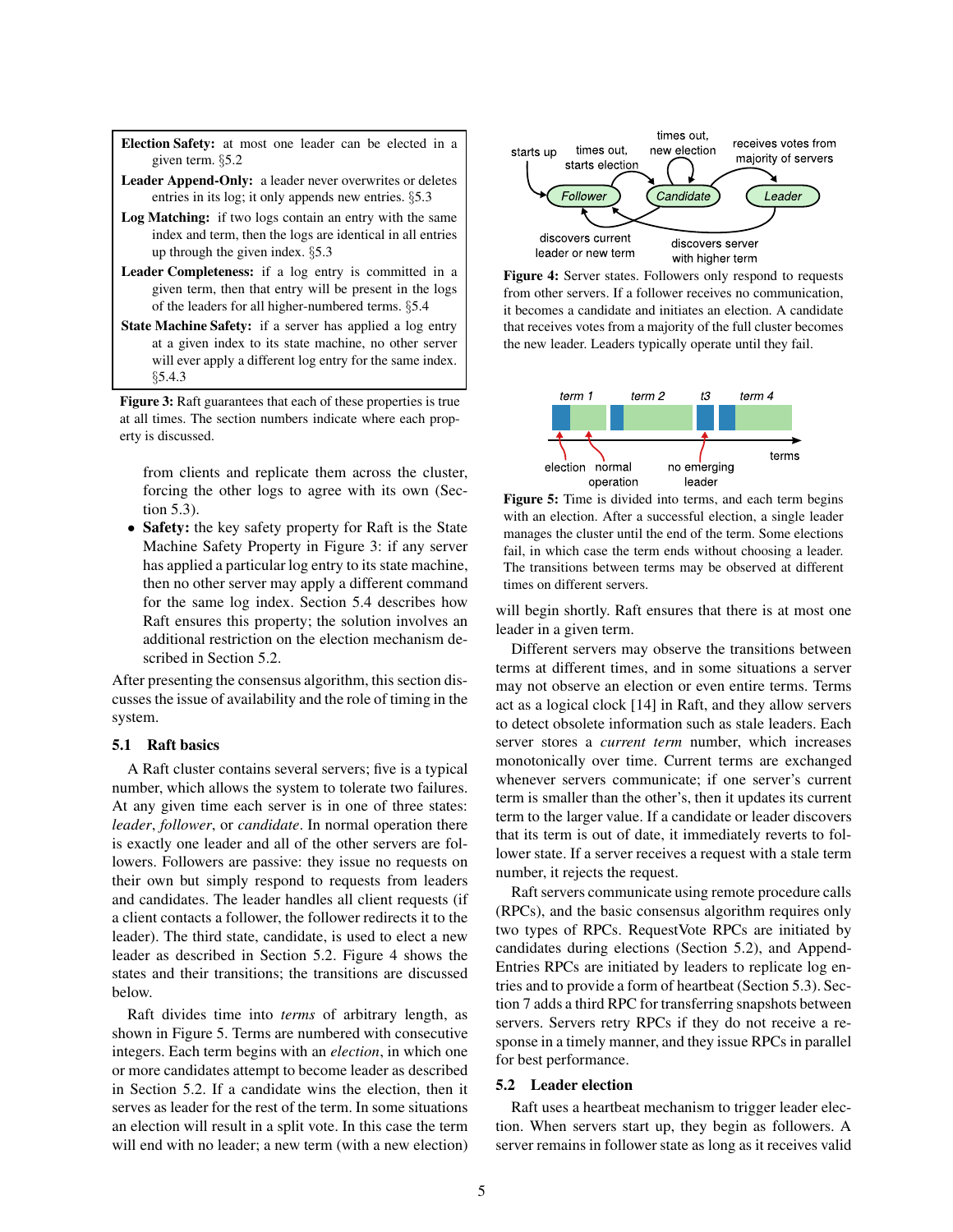RPCs from a leader or candidate. Leaders send periodic heartbeats (AppendEntries RPCs that carry no log entries) to all followers in order to maintain their authority. If a follower receives no communication over a period of time called the *election timeout*, then it assumes there is no viable leader and begins an election to choose a new leader.

To begin an election, a follower increments its current term and transitions to candidate state. It then votes for itself and issues RequestVote RPCs in parallel to each of the other servers in the cluster. A candidate continues in this state until one of three things happens: (a) it wins the election, (b) another server establishes itself as leader, or (c) a period of time goes by with no winner. These outcomes are discussed separately in the paragraphs below.

A candidate wins an election if it receives votes from a majority of the servers in the full cluster for the same term. Each server will vote for at most one candidate in a given term, on a first-come-first-served basis (note: Section 5.4 adds an additional restriction on votes). The majority rule ensures that at most one candidate can win the election for a particular term (the Election Safety Property in Figure 3). Once a candidate wins an election, it becomes leader. It then sends heartbeat messages to all of the other servers to establish its authority and prevent new elections.

While waiting for votes, a candidate may receive an AppendEntries RPC from another server claiming to be leader. If the leader's term (included in its RPC) is at least as large as the candidate's current term, then the candidate recognizes the leader as legitimate and returns to follower state. If the term in the RPC is smaller than the candidate's current term, then the candidate rejects the RPC and continues in candidate state.

The third possible outcome is that a candidate neither wins nor loses the election: if many followers become candidates at the same time, votes could be split so that no candidate obtains a majority. When this happens, each candidate will time out and start a new election by incrementing its term and initiating another round of Request-Vote RPCs. However, without extra measures split votes could repeat indefinitely.

Raft uses randomized election timeouts to ensure that split votes are rare and that they are resolved quickly. To prevent split votes in the first place, election timeouts are chosen randomly from a fixed interval (e.g., 150–300ms). This spreads out the servers so that in most cases only a single server will time out; it wins the election and sends heartbeats before any other servers time out. The same mechanism is used to handle split votes. Each candidate restarts its randomized election timeout at the start of an election, and it waits for that timeout to elapse before starting the next election; this reduces the likelihood of another split vote in the new election. Section 9.3 shows that this approach elects a leader rapidly.



Figure 6: Logs are composed of entries, which are numbered sequentially. Each entry contains the term in which it was created (the number in each box) and a command for the state machine. An entry is considered *committed* if it is safe for that entry to be applied to state machines.

Elections are an example of how understandability guided our choice between design alternatives. Initially we planned to use a ranking system: each candidate was assigned a unique rank, which was used to select between competing candidates. If a candidate discovered another candidate with higher rank, it would return to follower state so that the higher ranking candidate could more easily win the next election. We found that this approach created subtle issues around availability (a lower-ranked server might need to time out and become a candidate again if a higher-ranked server fails, but if it does so too soon, it can reset progress towards electing a leader). We made adjustments to the algorithm several times, but after each adjustment new corner cases appeared. Eventually we concluded that the randomized retry approach is more obvious and understandable.

#### 5.3 Log replication

Once a leader has been elected, it begins servicing client requests. Each client request contains a command to be executed by the replicated state machines. The leader appends the command to its log as a new entry, then issues AppendEntries RPCs in parallel to each of the other servers to replicate the entry. When the entry has been safely replicated (as described below), the leader applies the entry to its state machine and returns the result of that execution to the client. If followers crash or run slowly, or if network packets are lost, the leader retries Append-Entries RPCs indefinitely (even after it has responded to the client) until all followers eventually store all log entries.

Logs are organized as shown in Figure 6. Each log entry stores a state machine command along with the term number when the entry was received by the leader. The term numbers in log entries are used to detect inconsistencies between logs and to ensure some of the properties in Figure 3. Each log entry also has an integer index iden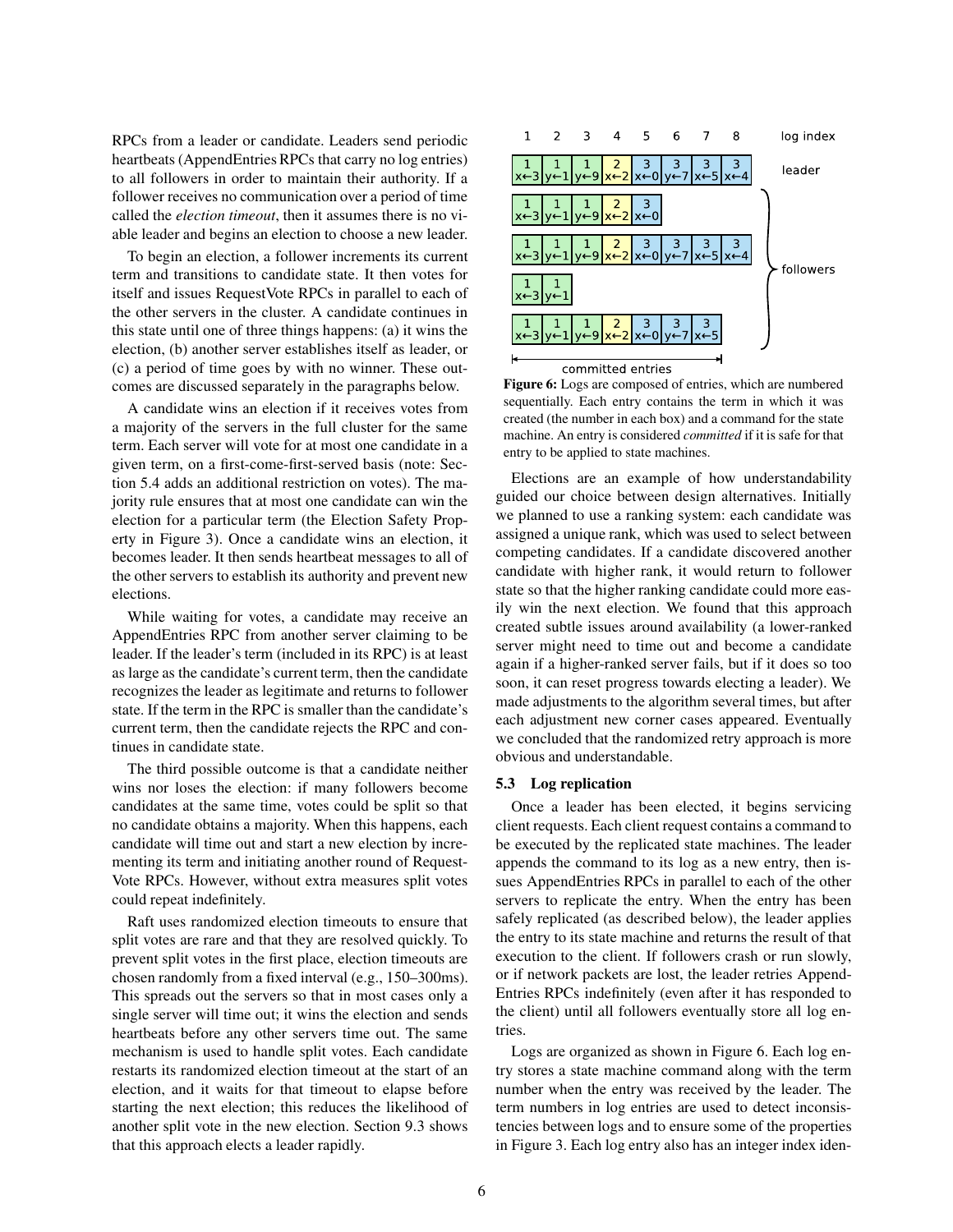tifying its position in the log.

The leader decides when it is safe to apply a log entry to the state machines; such an entry is called *committed*. Raft guarantees that committed entries are durable and will eventually be executed by all of the available state machines. A log entry is committed once the leader that created the entry has replicated it on a majority of the servers (e.g., entry 7 in Figure 6). This also commits all preceding entries in the leader's log, including entries created by previous leaders. Section 5.4 discusses some subtleties when applying this rule after leader changes, and it also shows that this definition of commitment is safe. The leader keeps track of the highest index it knows to be committed, and it includes that index in future AppendEntries RPCs (including heartbeats) so that the other servers eventually find out. Once a follower learns that a log entry is committed, it applies the entry to its local state machine (in log order).

We designed the Raft log mechanism to maintain a high level of coherency between the logs on different servers. Not only does this simplify the system's behavior and make it more predictable, but it is an important component of ensuring safety. Raft maintains the following properties, which together constitute the Log Matching Property in Figure 3:

- If two entries in different logs have the same index and term, then they store the same command.
- If two entries in different logs have the same index and term, then the logs are identical in all preceding entries.

The first property follows from the fact that a leader creates at most one entry with a given log index in a given term, and log entries never change their position in the log. The second property is guaranteed by a simple consistency check performed by AppendEntries. When sending an AppendEntries RPC, the leader includes the index and term of the entry in its log that immediately precedes the new entries. If the follower does not find an entry in its log with the same index and term, then it refuses the new entries. The consistency check acts as an induction step: the initial empty state of the logs satisfies the Log Matching Property, and the consistency check preserves the Log Matching Property whenever logs are extended. As a result, whenever AppendEntries returns successfully, the leader knows that the follower's log is identical to its own log up through the new entries.

During normal operation, the logs of the leader and followers stay consistent, so the AppendEntries consistency check never fails. However, leader crashes can leave the logs inconsistent (the old leader may not have fully replicated all of the entries in its log). These inconsistencies can compound over a series of leader and follower crashes. Figure 7 illustrates the ways in which followers' logs may differ from that of a new leader. A follower may



Figure 7: When the leader at the top comes to power, it is possible that any of scenarios (a–f) could occur in follower logs. Each box represents one log entry; the number in the box is its term. A follower may be missing entries (a–b), may have extra uncommitted entries (c–d), or both (e–f). For example, scenario (f) could occur if that server was the leader for term 2, added several entries to its log, then crashed before committing any of them; it restarted quickly, became leader for term 3, and added a few more entries to its log; before any of the entries in either term 2 or term 3 were committed, the server crashed again and remained down for several terms.

be missing entries that are present on the leader, it may have extra entries that are not present on the leader, or both. Missing and extraneous entries in a log may span multiple terms.

In Raft, the leader handles inconsistencies by forcing the followers' logs to duplicate its own. This means that conflicting entries in follower logs will be overwritten with entries from the leader's log. Section 5.4 will show that this is safe when coupled with one more restriction.

To bring a follower's log into consistency with its own, the leader must find the latest log entry where the two logs agree, delete any entries in the follower's log after that point, and send the follower all of the leader's entries after that point. All of these actions happen in response to the consistency check performed by AppendEntries RPCs. The leader maintains a *nextIndex* for each follower, which is the index of the next log entry the leader will send to that follower. When a leader first comes to power, it initializes all nextIndex values to the index just after the last one in its log (11 in Figure 7). If a follower's log is inconsistent with the leader's, the AppendEntries consistency check will fail in the next AppendEntries RPC. After a rejection, the leader decrements nextIndex and retries the AppendEntries RPC. Eventually nextIndex will reach a point where the leader and follower logs match. When this happens, AppendEntries will succeed, which removes any conflicting entries in the follower's log and appends entries from the leader's log (if any). Once AppendEntries succeeds, the follower's log is consistent with the leader's, and it will remain that way for the rest of the term.

If desired, the protocol can be optimized to reduce the number of rejected AppendEntries RPCs. For example, when rejecting an AppendEntries request, the follower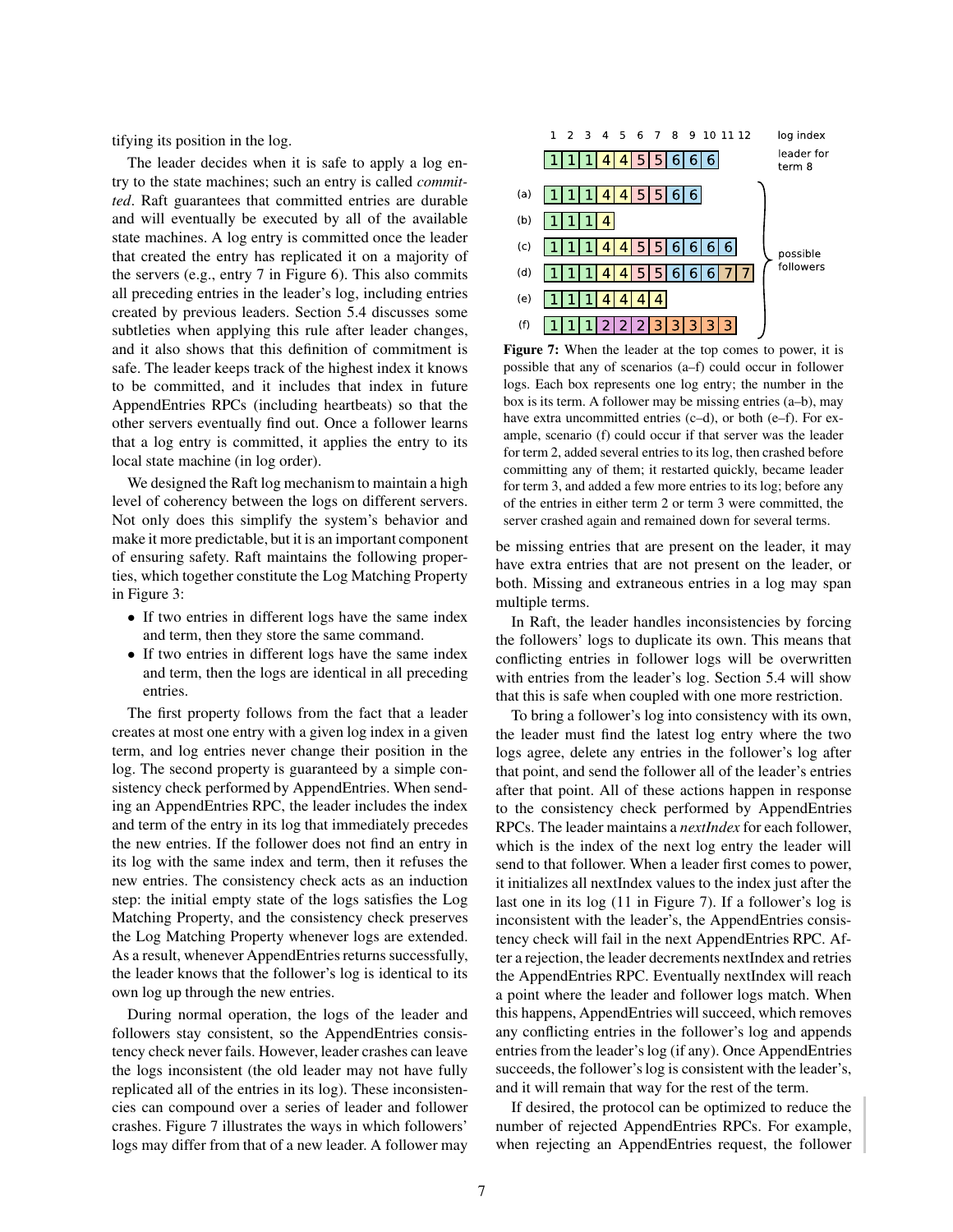can include the term of the conflicting entry and the first index it stores for that term. With this information, the leader can decrement nextIndex to bypass all of the conflicting entries in that term; one AppendEntries RPC will be required for each term with conflicting entries, rather than one RPC per entry. In practice, we doubt this optimization is necessary, since failures happen infrequently and it is unlikely that there will be many inconsistent entries.

With this mechanism, a leader does not need to take any special actions to restore log consistency when it comes to power. It just begins normal operation, and the logs automatically converge in response to failures of the Append-Entries consistency check. A leader never overwrites or deletes entries in its own log (the Leader Append-Only Property in Figure 3).

This log replication mechanism exhibits the desirable consensus properties described in Section 2: Raft can accept, replicate, and apply new log entries as long as a majority of the servers are up; in the normal case a new entry can be replicated with a single round of RPCs to a majority of the cluster; and a single slow follower will not impact performance.

# 5.4 Safety

The previous sections described how Raft elects leaders and replicates log entries. However, the mechanisms described so far are not quite sufficient to ensure that each state machine executes exactly the same commands in the same order. For example, a follower might be unavailable while the leader commits several log entries, then it could be elected leader and overwrite these entries with new ones; as a result, different state machines might execute different command sequences.

This section completes the Raft algorithm by adding a restriction on which servers may be elected leader. The restriction ensures that the leader for any given term contains all of the entries committed in previous terms (the Leader Completeness Property from Figure 3). Given the election restriction, we then make the rules for commitment more precise. Finally, we present a proof sketch for the Leader Completeness Property and show how it leads to correct behavior of the replicated state machine.

### 5.4.1 Election restriction

In any leader-based consensus algorithm, the leader must eventually store all of the committed log entries. In some consensus algorithms, such as Viewstamped Replication [22], a leader can be elected even if it doesn't initially contain all of the committed entries. These algorithms contain additional mechanisms to identify the missing entries and transmit them to the new leader, either during the election process or shortly afterwards. Unfortunately, this results in considerable additional mechanism and complexity. Raft uses a simpler approach where it guarantees that all the committed entries from previous



Figure 8: A time sequence showing why a leader cannot determine commitment using log entries from older terms. In (a) S1 is leader and partially replicates the log entry at index 2. In (b) S1 crashes; S5 is elected leader for term 3 with votes from S3, S4, and itself, and accepts a different entry at log index 2. In (c) S5 crashes; S1 restarts, is elected leader, and continues replication. At this point, the log entry from term 2 has been replicated on a majority of the servers, but it is not committed. If S1 crashes as in (d), S5 could be elected leader (with votes from S2, S3, and S4) and overwrite the entry with its own entry from term 3. However, if S1 replicates an entry from its current term on a majority of the servers before crashing, as in (e), then this entry is committed (S5 cannot win an election). At this point all preceding entries in the log are committed as well.

terms are present on each new leader from the moment of its election, without the need to transfer those entries to the leader. This means that log entries only flow in one direction, from leaders to followers, and leaders never overwrite existing entries in their logs.

Raft uses the voting process to prevent a candidate from winning an election unless its log contains all committed entries. A candidate must contact a majority of the cluster in order to be elected, which means that every committed entry must be present in at least one of those servers. If the candidate's log is at least as up-to-date as any other log in that majority (where "up-to-date" is defined precisely below), then it will hold all the committed entries. The RequestVote RPC implements this restriction: the RPC includes information about the candidate's log, and the voter denies its vote if its own log is more up-to-date than that of the candidate.

Raft determines which of two logs is more up-to-date by comparing the index and term of the last entries in the logs. If the logs have last entries with different terms, then the log with the later term is more up-to-date. If the logs end with the same term, then whichever log is longer is more up-to-date.

#### 5.4.2 Committing entries from previous terms

As described in Section 5.3, a leader knows that an entry from its current term is committed once that entry is stored on a majority of the servers. If a leader crashes before committing an entry, future leaders will attempt to finish replicating the entry. However, a leader cannot immediately conclude that an entry from a previous term is committed once it is stored on a majority of servers. Fig-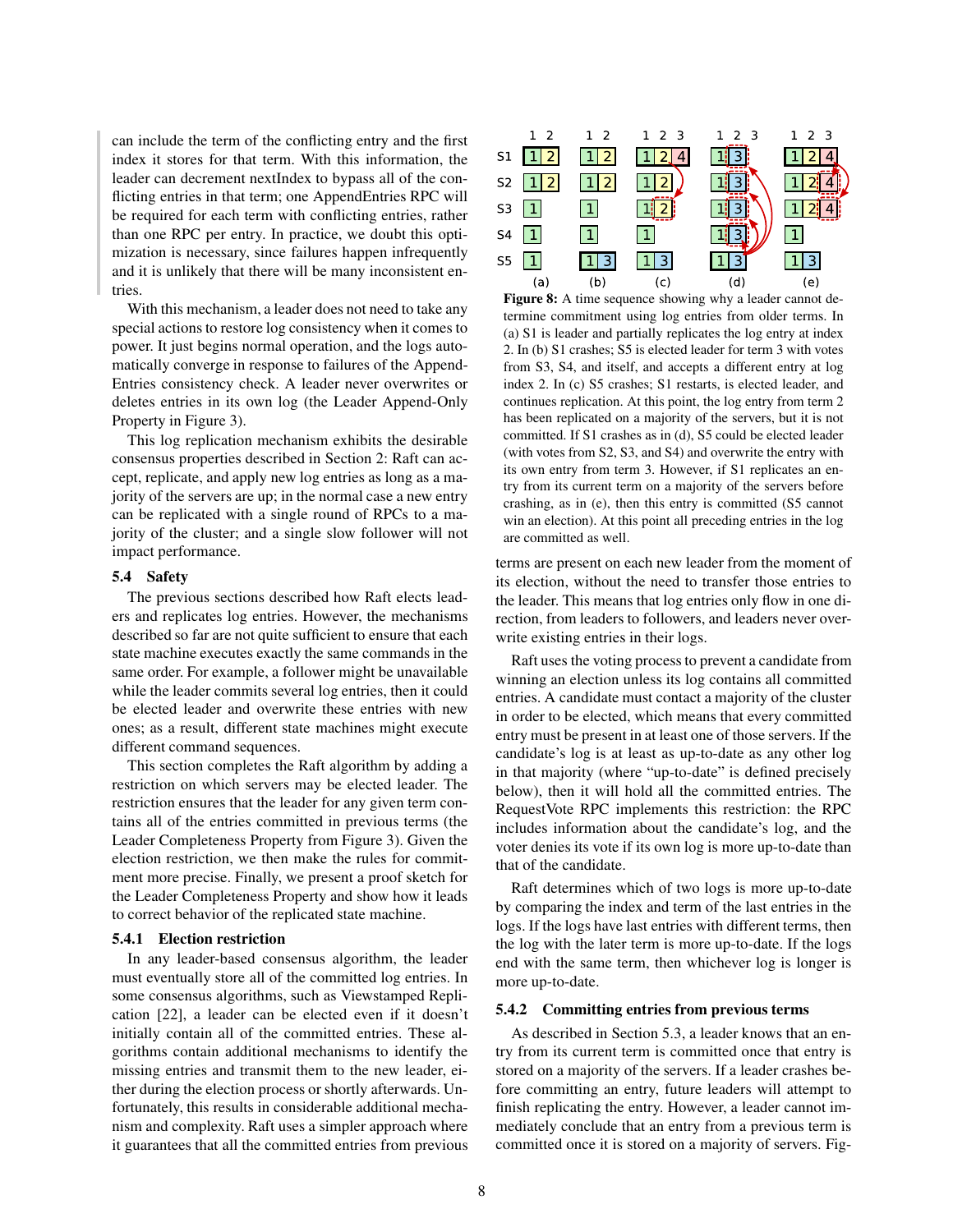

Figure 9: If S1 (leader for term T) commits a new log entry from its term, and S5 is elected leader for a later term U, then there must be at least one server (S3) that accepted the log entry and also voted for S5.

ure 8 illustrates a situation where an old log entry is stored on a majority of servers, yet can still be overwritten by a future leader.

To eliminate problems like the one in Figure 8, Raft never commits log entries from previous terms by counting replicas. Only log entries from the leader's current term are committed by counting replicas; once an entry from the current term has been committed in this way, then all prior entries are committed indirectly because of the Log Matching Property. There are some situations where a leader could safely conclude that an older log entry is committed (for example, if that entry is stored on every server), but Raft takes a more conservative approach for simplicity.

Raft incurs this extra complexity in the commitment rules because log entries retain their original term numbers when a leader replicates entries from previous terms. In other consensus algorithms, if a new leader rereplicates entries from prior "terms," it must do so with its new "term number." Raft's approach makes it easier to reason about log entries, since they maintain the same term number over time and across logs. In addition, new leaders in Raft send fewer log entries from previous terms than in other algorithms (other algorithms must send redundant log entries to renumber them before they can be committed).

#### 5.4.3 Safety argument

Given the complete Raft algorithm, we can now argue more precisely that the Leader Completeness Property holds (this argument is based on the safety proof; see Section 9.2). We assume that the Leader Completeness Property does not hold, then we prove a contradiction. Suppose the leader for term  $T$  (leader<sub>T</sub>) commits a log entry from its term, but that log entry is not stored by the leader of some future term. Consider the smallest term U  $>$  T whose leader (leader<sub>U</sub>) does not store the entry.

- 1. The committed entry must have been absent from  $leader_U$ 's log at the time of its election (leaders never delete or overwrite entries).
- 2. leader $<sub>T</sub>$  replicated the entry on a majority of the clus-</sub> ter, and leader $U$  received votes from a majority of the cluster. Thus, at least one server ("the voter") both accepted the entry from leader<sub>T</sub> and voted for

leader<sub>U</sub>, as shown in Figure 9. The voter is key to reaching a contradiction.

- 3. The voter must have accepted the committed entry from leader<sub>T</sub> *before* voting for leader<sub>U</sub>; otherwise it would have rejected the AppendEntries request from leader<sub>T</sub> (its current term would have been higher than T).
- 4. The voter still stored the entry when it voted for leader $U$ , since every intervening leader contained the entry (by assumption), leaders never remove entries, and followers only remove entries if they conflict with the leader.
- 5. The voter granted its vote to leader<sub>U</sub>, so leader<sub>U</sub>'s log must have been as up-to-date as the voter's. This leads to one of two contradictions.
- 6. First, if the voter and leader $_{U}$  shared the same last log term, then leader $U$ 's log must have been at least as long as the voter's, so its log contained every entry in the voter's log. This is a contradiction, since the voter contained the committed entry and leader<sub>U</sub> was assumed not to.
- 7. Otherwise, leader $U$ 's last log term must have been larger than the voter's. Moreover, it was larger than T, since the voter's last log term was at least T (it contains the committed entry from term T). The earlier leader that created leader $U$ 's last log entry must have contained the committed entry in its log (by assumption). Then, by the Log Matching Property, leader $<sub>U</sub>$ 's</sub> log must also contain the committed entry, which is a contradiction.
- 8. This completes the contradiction. Thus, the leaders of all terms greater than T must contain all entries from term T that are committed in term T.
- 9. The Log Matching Property guarantees that future leaders will also contain entries that are committed indirectly, such as index 2 in Figure 8(d).

Given the Leader Completeness Property, we can prove the State Machine Safety Property from Figure 3, which states that if a server has applied a log entry at a given index to its state machine, no other server will ever apply a different log entry for the same index. At the time a server applies a log entry to its state machine, its log must be identical to the leader's log up through that entry and the entry must be committed. Now consider the lowest term in which any server applies a given log index; the Log Completeness Property guarantees that the leaders for all higher terms will store that same log entry, so servers that apply the index in later terms will apply the same value. Thus, the State Machine Safety Property holds.

Finally, Raft requires servers to apply entries in log index order. Combined with the State Machine Safety Property, this means that all servers will apply exactly the same set of log entries to their state machines, in the same order.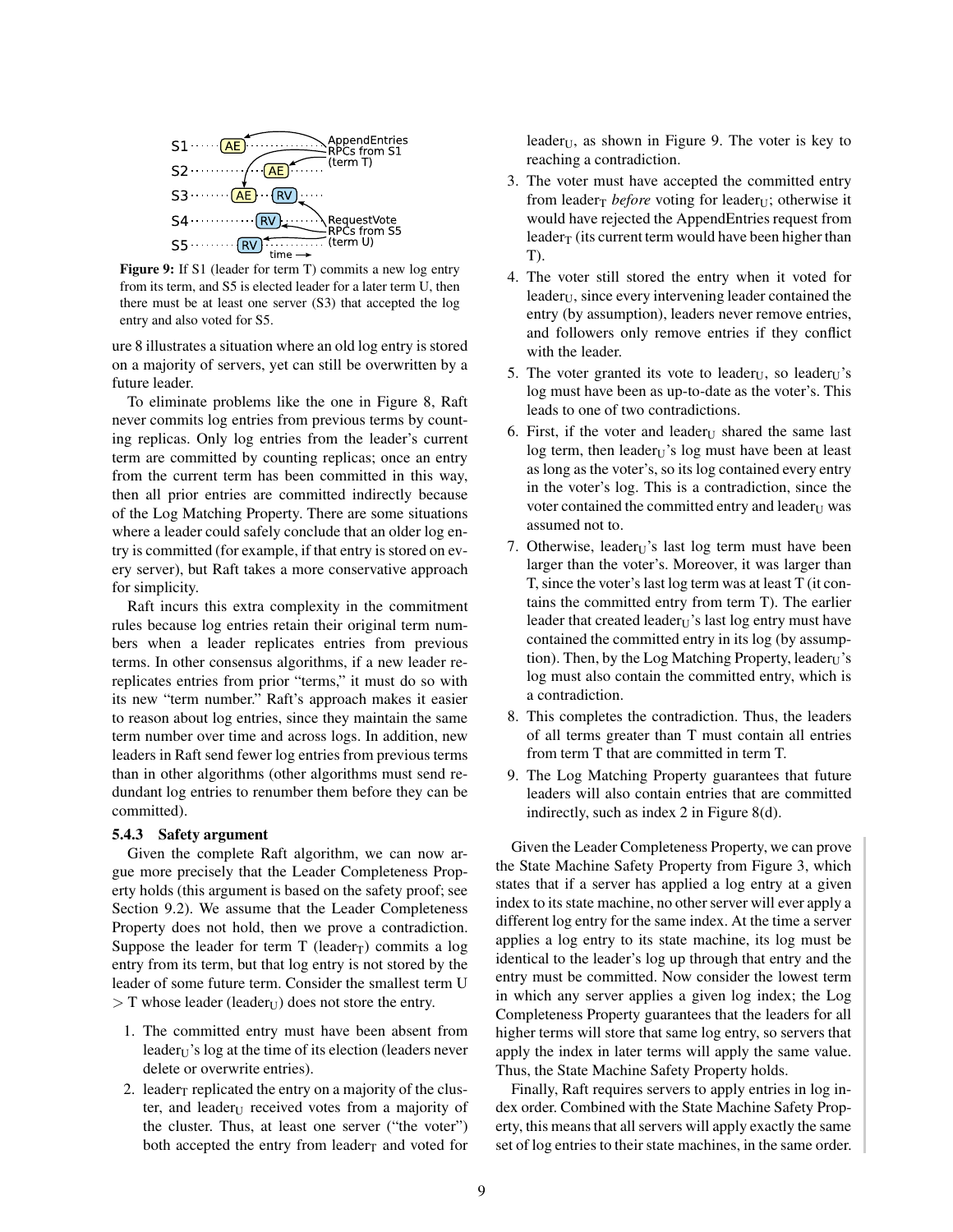#### 5.5 Follower and candidate crashes

Until this point we have focused on leader failures. Follower and candidate crashes are much simpler to handle than leader crashes, and they are both handled in the same way. If a follower or candidate crashes, then future RequestVote and AppendEntries RPCs sent to it will fail. Raft handles these failures by retrying indefinitely; if the crashed server restarts, then the RPC will complete successfully. If a server crashes after completing an RPC but before responding, then it will receive the same RPC again after it restarts. Raft RPCs are idempotent, so this causes no harm. For example, if a follower receives an AppendEntries request that includes log entries already present in its log, it ignores those entries in the new request.

#### 5.6 Timing and availability

One of our requirements for Raft is that safety must not depend on timing: the system must not produce incorrect results just because some event happens more quickly or slowly than expected. However, availability (the ability of the system to respond to clients in a timely manner) must inevitably depend on timing. For example, if message exchanges take longer than the typical time between server crashes, candidates will not stay up long enough to win an election; without a steady leader, Raft cannot make progress.

Leader election is the aspect of Raft where timing is most critical. Raft will be able to elect and maintain a steady leader as long as the system satisfies the following *timing requirement*:

#### *broadcastTime* ≪ *electionTimeout* ≪ *MTBF*

In this inequality *broadcastTime* is the average time it takes a server to send RPCs in parallel to every server in the cluster and receive their responses; *electionTimeout* is the election timeout described in Section 5.2; and *MTBF* is the average time between failures for a single server. The broadcast time should be an order of magnitude less than the election timeout so that leaders can reliably send the heartbeat messages required to keep followers from starting elections; given the randomized approach used for election timeouts, this inequality also makes split votes unlikely. The election timeout should be a few orders of magnitude less than MTBF so that the system makes steady progress. When the leader crashes, the system will be unavailable for roughly the election timeout; we would like this to represent only a small fraction of overall time.

The broadcast time and MTBF are properties of the underlying system, while the election timeout is something we must choose. Raft's RPCs typically require the recipient to persist information to stable storage, so the broadcast time may range from 0.5ms to 20ms, depending on storage technology. As a result, the election timeout is likely to be somewhere between 10ms and 500ms. Typical



Figure 10: Switching directly from one configuration to another is unsafe because different servers will switch at different times. In this example, the cluster grows from three servers to five. Unfortunately, there is a point in time where two different leaders can be elected for the same term, one with a majority of the old configuration  $(C_{old})$  and another with a majority of the new configuration (*C*new).

server MTBFs are several months or more, which easily satisfies the timing requirement.

# 6 Cluster membership changes

Up until now we have assumed that the cluster *configuration* (the set of servers participating in the consensus algorithm) is fixed. In practice, it will occasionally be necessary to change the configuration, for example to replace servers when they fail or to change the degree of replication. Although this can be done by taking the entire cluster off-line, updating configuration files, and then restarting the cluster, this would leave the cluster unavailable during the changeover. In addition, if there are any manual steps, they risk operator error. In order to avoid these issues, we decided to automate configuration changes and incorporate them into the Raft consensus algorithm.

For the configuration change mechanism to be safe, there must be no point during the transition where it is possible for two leaders to be elected for the same term. Unfortunately, any approach where servers switch directly from the old configuration to the new configuration is unsafe. It isn't possible to atomically switch all of the servers at once, so the cluster can potentially split into two independent majorities during the transition (see Figure 10).

In order to ensure safety, configuration changes must use a two-phase approach. There are a variety of ways to implement the two phases. For example, some systems (e.g., [22]) use the first phase to disable the old configuration so it cannot process client requests; then the second phase enables the new configuration. In Raft the cluster first switches to a transitional configuration we call *joint consensus*; once the joint consensus has been committed, the system then transitions to the new configuration. The joint consensus combines both the old and new configurations:

• Log entries are replicated to all servers in both configurations.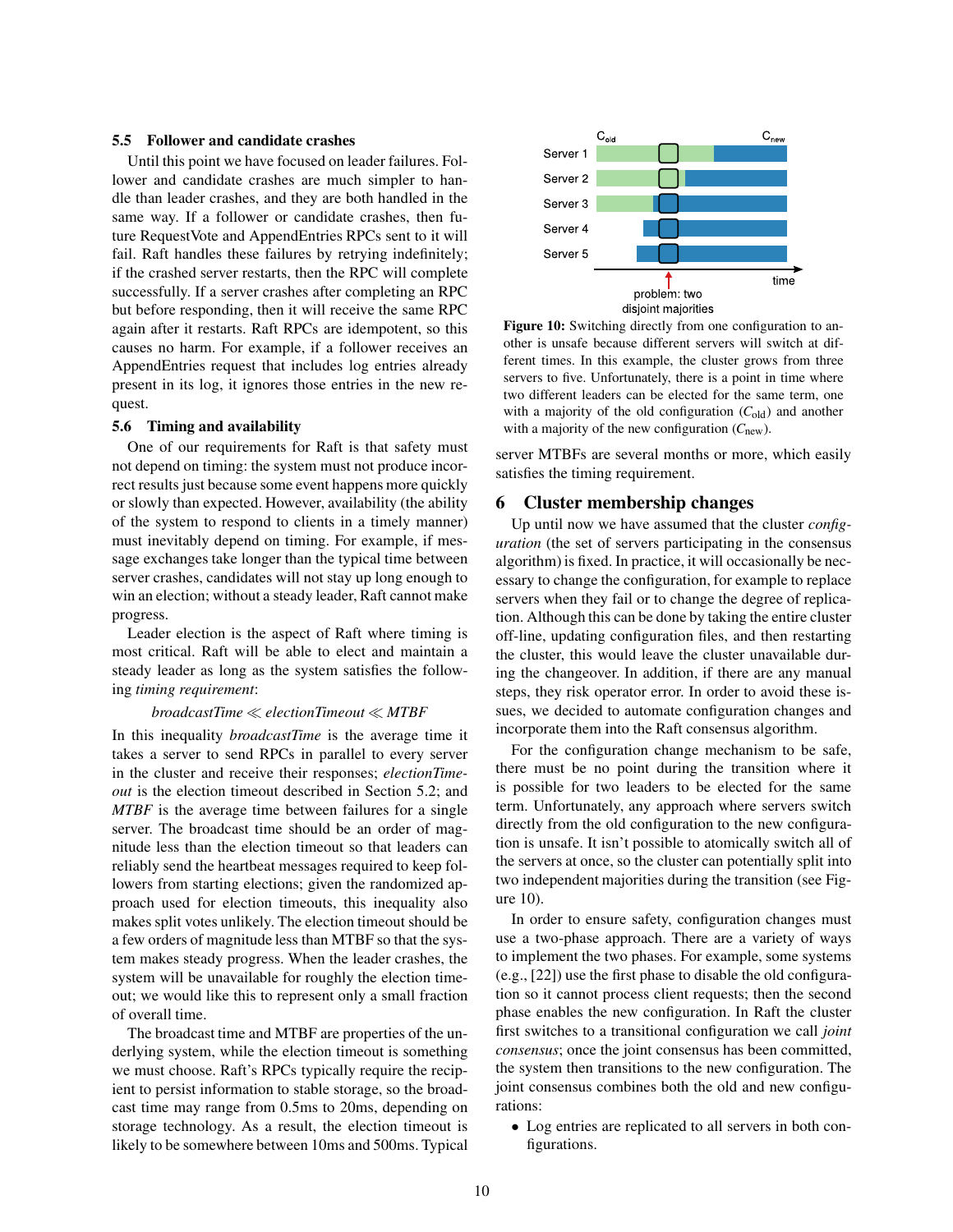

Figure 11: Timeline for a configuration change. Dashed lines show configuration entries that have been created but not committed, and solid lines show the latest committed configuration entry. The leader first creates the C<sub>old,new</sub> configuration entry in its log and commits it to *C*old,new (a majority of *C*old and a majority of *C*new). Then it creates the *C*new entry and commits it to a majority of *C*new. There is no point in time in which  $C_{old}$  and  $C_{new}$  can both make decisions independently.

- Any server from either configuration may serve as leader.
- Agreement (for elections and entry commitment) requires separate majorities from *both* the old and new configurations.

The joint consensus allows individual servers to transition between configurations at different times without compromising safety. Furthermore, joint consensus allows the cluster to continue servicing client requests throughout the configuration change.

Cluster configurations are stored and communicated using special entries in the replicated log; Figure 11 illustrates the configuration change process. When the leader receives a request to change the configuration from *C*old to *C*new, it stores the configuration for joint consensus (*C*old,new in the figure) as a log entry and replicates that entry using the mechanisms described previously. Once a given server adds the new configuration entry to its log, it uses that configuration for all future decisions (a server always uses the latest configuration in its log, regardless of whether the entry is committed). This means that the leader will use the rules of *C*old,new to determine when the log entry for *C*<sub>old,new</sub> is committed. If the leader crashes, a new leader may be chosen under either *C*old or *C*old,new, depending on whether the winning candidate has received *C*old,new. In any case, *C*new cannot make unilateral decisions during this period.

Once*C*old,new has been committed, neither*C*old nor*C*new can make decisions without approval of the other, and the Leader Completeness Property ensures that only servers with the C<sub>old,new</sub> log entry can be elected as leader. It is now safe for the leader to create a log entry describing *C*<sub>new</sub> and replicate it to the cluster. Again, this configuration will take effect on each server as soon as it is seen. When the new configuration has been committed under the rules of *C*new, the old configuration is irrelevant and servers not in the new configuration can be shut down. As shown in Figure 11, there is no time when  $C_{old}$  and  $C_{new}$ can both make unilateral decisions; this guarantees safety.

There are three more issues to address for reconfiguration. The first issue is that new servers may not initially store any log entries. If they are added to the cluster in this state, it could take quite a while for them to catch up, during which time it might not be possible to commit new log entries. In order to avoid availability gaps, Raft introduces an additional phase before the configuration change, in which the new servers join the cluster as non-voting members (the leader replicates log entries to them, but they are not considered for majorities). Once the new servers have caught up with the rest of the cluster, the reconfiguration can proceed as described above.

The second issue is that the cluster leader may not be part of the new configuration. In this case, the leader steps down (returns to follower state) once it has committed the *C*new log entry. This means that there will be a period of time (while it is committing  $C_{\text{new}}$ ) when the leader is managing a cluster that does not include itself; it replicates log entries but does not count itself in majorities. The leader transition occurs when *C*new is committed because this is the first point when the new configuration can operate independently (it will always be possible to choose a leader from  $C<sub>new</sub>$ ). Before this point, it may be the case that only a server from *C*old can be elected leader.

The third issue is that removed servers (those not in  $C<sub>new</sub>$ ) can disrupt the cluster. These servers will not receive heartbeats, so they will time out and start new elections. They will then send RequestVote RPCs with new term numbers, and this will cause the current leader to revert to follower state. A new leader will eventually be elected, but the removed servers will time out again and the process will repeat, resulting in poor availability.

To prevent this problem, servers disregard RequestVote RPCs when they believe a current leader exists. Specifically, if a server receives a RequestVote RPC within the minimum election timeout of hearing from a current leader, it does not update its term or grant its vote. This does not affect normal elections, where each server waits at least a minimum election timeout before starting an election. However, it helps avoid disruptions from removed servers: if a leader is able to get heartbeats to its cluster, then it will not be deposed by larger term numbers.

### 7 Log compaction

Raft's log grows during normal operation to incorporate more client requests, but in a practical system, it cannot grow without bound. As the log grows longer, it occupies more space and takes more time to replay. This will eventually cause availability problems without some mechanism to discard obsolete information that has accumulated in the log.

Snapshotting is the simplest approach to compaction. In snapshotting, the entire current system state is written to a *snapshot* on stable storage, then the entire log up to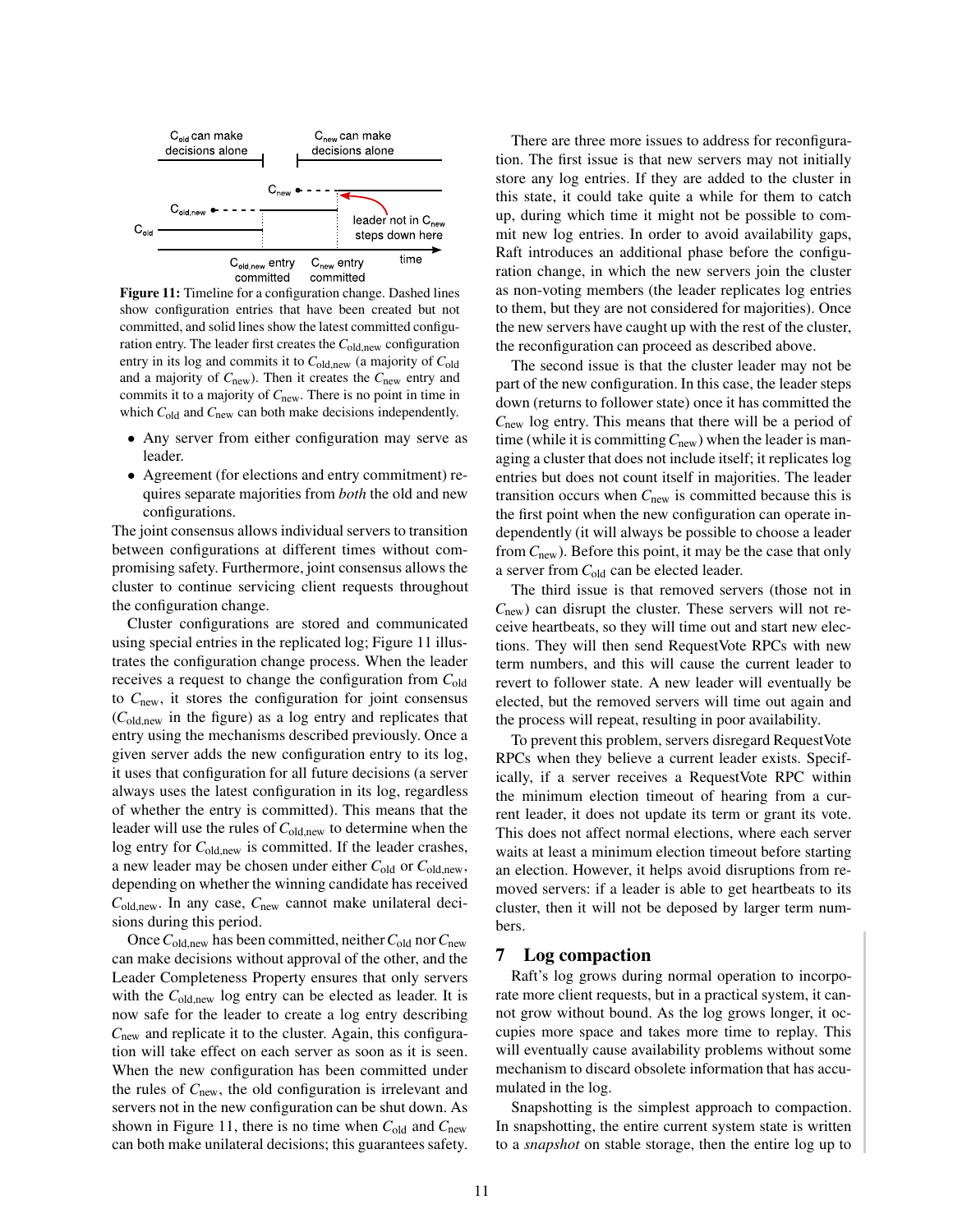

Figure 12: A server replaces the committed entries in its log (indexes 1 through 5) with a new snapshot, which stores just the current state (variables *x* and *y* in this example). The snapshot's last included index and term serve to position the snapshot in the log preceding entry 6.

that point is discarded. Snapshotting is used in Chubby and ZooKeeper, and the remainder of this section describes snapshotting in Raft.

Incremental approaches to compaction, such as log cleaning [36] and log-structured merge trees [30, 5], are also possible. These operate on a fraction of the data at once, so they spread the load of compaction more evenly over time. They first select a region of data that has accumulated many deleted and overwritten objects, then they rewrite the live objects from that region more compactly and free the region. This requires significant additional mechanism and complexity compared to snapshotting, which simplifies the problem by always operating on the entire data set. While log cleaning would require modifications to Raft, state machines can implement LSM trees using the same interface as snapshotting.

Figure 12 shows the basic idea of snapshotting in Raft. Each server takes snapshots independently, covering just the committed entries in its log. Most of the work consists of the state machine writing its current state to the snapshot. Raft also includes a small amount of metadata in the snapshot: the *last included index* is the index of the last entry in the log that the snapshot replaces (the last entry the state machine had applied), and the *last included term* is the term of this entry. These are preserved to support the AppendEntries consistency check for the first log entry following the snapshot, since that entry needs a previous log index and term. To enable cluster membership changes (Section 6), the snapshot also includes the latest configuration in the log as of last included index. Once a server completes writing a snapshot, it may delete all log entries up through the last included index, as well as any prior snapshot.

Although servers normally take snapshots independently, the leader must occasionally send snapshots to followers that lag behind. This happens when the leader has already discarded the next log entry that it needs to send to a follower. Fortunately, this situation is unlikely in normal operation: a follower that has kept up with the

#### **InstallSnapshot RPC**

Invoked by leader to send chunks of a snapshot to a follower. Leaders always send chunks in order.

| <b>Arguments:</b>               |                                              |  |
|---------------------------------|----------------------------------------------|--|
| term                            | leader's term                                |  |
| leaderId                        | so follower can redirect clients             |  |
| lastIncludedIndex               | the snapshot replaces all entries up through |  |
|                                 | and including this index                     |  |
| lastIncludedTerm                | term of lastIncludedIndex                    |  |
| offset                          | byte offset where chunk is positioned in the |  |
|                                 | snapshot file                                |  |
| datall                          | raw bytes of the snapshot chunk, starting at |  |
|                                 | offset                                       |  |
| done                            | true if this is the last chunk               |  |
| <b>Results:</b>                 |                                              |  |
| term                            | currentTerm, for leader to update itself     |  |
| <b>Receiver implementation:</b> |                                              |  |

#### 1. Reply immediately if term < currentTerm

- 
- 2. Create new snapshot file if first chunk (offset is 0)<br>3. Write data into snapshot file at given offset Write data into snapshot file at given offset
- 4. Reply and wait for more data chunks if done is false
- 5. Save snapshot file, discard any existing or partial snapshot with a smaller index
- 6. If existing log entry has same index and term as snapshot's last included entry, retain log entries following it and reply
- 7. Discard the entire log
- 8. Reset state machine using snapshot contents (and load snapshot's cluster configuration)

Figure 13: A summary of the InstallSnapshot RPC. Snapshots are split into chunks for transmission; this gives the follower a sign of life with each chunk, so it can reset its election timer.

leader would already have this entry. However, an exceptionally slow follower or a new server joining the cluster (Section 6) would not. The way to bring such a follower up-to-date is for the leader to send it a snapshot over the network.

The leader uses a new RPC called InstallSnapshot to send snapshots to followers that are too far behind; see Figure 13. When a follower receives a snapshot with this RPC, it must decide what to do with its existing log entries. Usually the snapshot will contain new information not already in the recipient's log. In this case, the follower discards its entire log; it is all superseded by the snapshot and may possibly have uncommitted entries that conflict with the snapshot. If instead the follower receives a snapshot that describes a prefix of its log (due to retransmission or by mistake), then log entries covered by the snapshot are deleted but entries following the snapshot are still valid and must be retained.

This snapshotting approach departs from Raft's strong leader principle, since followers can take snapshots without the knowledge of the leader. However, we think this departure is justified. While having a leader helps avoid conflicting decisions in reaching consensus, consensus has already been reached when snapshotting, so no decisions conflict. Data still only flows from leaders to fol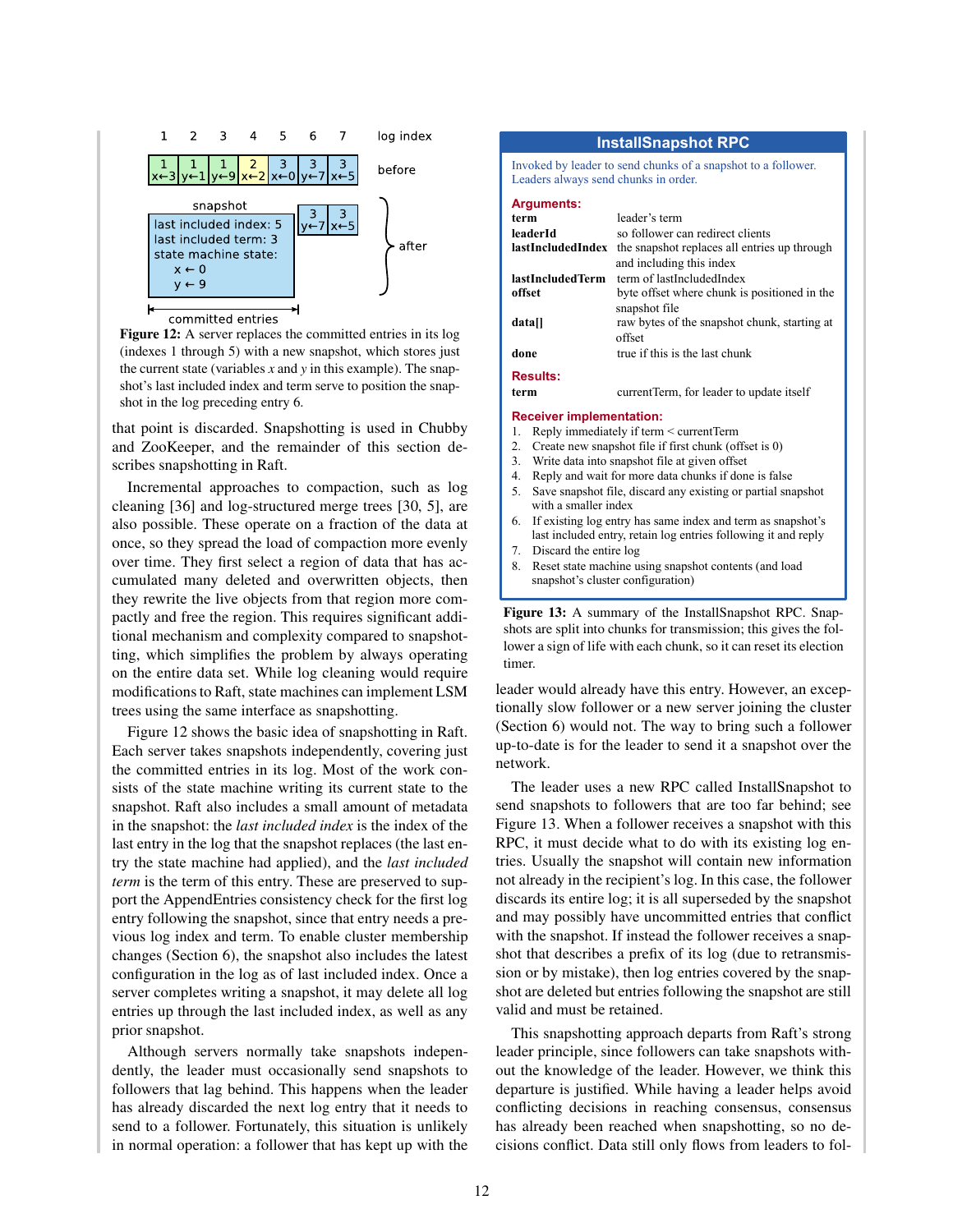lowers, just followers can now reorganize their data.

We considered an alternative leader-based approach in which only the leader would create a snapshot, then it would send this snapshot to each of its followers. However, this has two disadvantages. First, sending the snapshot to each follower would waste network bandwidth and slow the snapshotting process. Each follower already has the information needed to produce its own snapshots, and it is typically much cheaper for a server to produce a snapshot from its local state than it is to send and receive one over the network. Second, the leader's implementation would be more complex. For example, the leader would need to send snapshots to followers in parallel with replicating new log entries to them, so as not to block new client requests.

There are two more issues that impact snapshotting performance. First, servers must decide when to snapshot. If a server snapshots too often, it wastes disk bandwidth and energy; if it snapshots too infrequently, it risks exhausting its storage capacity, and it increases the time required to replay the log during restarts. One simple strategy is to take a snapshot when the log reaches a fixed size in bytes. If this size is set to be significantly larger than the expected size of a snapshot, then the disk bandwidth overhead for snapshotting will be small.

The second performance issue is that writing a snapshot can take a significant amount of time, and we do not want this to delay normal operations. The solution is to use copy-on-write techniques so that new updates can be accepted without impacting the snapshot being written. For example, state machines built with functional data structures naturally support this. Alternatively, the operating system's copy-on-write support (e.g., fork on Linux) can be used to create an in-memory snapshot of the entire state machine (our implementation uses this approach).

# 8 Client interaction

This section describes how clients interact with Raft, including how clients find the cluster leader and how Raft supports linearizable semantics [10]. These issues apply to all consensus-based systems, and Raft's solutions are similar to other systems.

Clients of Raft send all of their requests to the leader. When a client first starts up, it connects to a randomlychosen server. If the client's first choice is not the leader, that server will reject the client's request and supply information about the most recent leader it has heard from (AppendEntries requests include the network address of the leader). If the leader crashes, client requests will time out; clients then try again with randomly-chosen servers.

Our goal for Raft is to implement linearizable semantics (each operation appears to execute instantaneously, exactly once, at some point between its invocation and its response). However, as described so far Raft can execute a command multiple times: for example, if the leader crashes after committing the log entry but before responding to the client, the client will retry the command with a new leader, causing it to be executed a second time. The solution is for clients to assign unique serial numbers to every command. Then, the state machine tracks the latest serial number processed for each client, along with the associated response. If it receives a command whose serial number has already been executed, it responds immediately without re-executing the request.

Read-only operations can be handled without writing anything into the log. However, with no additional measures, this would run the risk of returning stale data, since the leader responding to the request might have been superseded by a newer leader of which it is unaware. Linearizable reads must not return stale data, and Raft needs two extra precautions to guarantee this without using the log. First, a leader must have the latest information on which entries are committed. The Leader Completeness Property guarantees that a leader has all committed entries, but at the start of its term, it may not know which those are. To find out, it needs to commit an entry from its term. Raft handles this by having each leader commit a blank *no-op* entry into the log at the start of its term. Second, a leader must check whether it has been deposed before processing a read-only request (its information may be stale if a more recent leader has been elected). Raft handles this by having the leader exchange heartbeat messages with a majority of the cluster before responding to read-only requests. Alternatively, the leader could rely on the heartbeat mechanism to provide a form of lease [9], but this would rely on timing for safety (it assumes bounded clock skew).

# 9 Implementation and evaluation

We have implemented Raft as part of a replicated state machine that stores configuration information for RAMCloud [33] and assists in failover of the RAMCloud coordinator. The Raft implementation contains roughly 2000 lines of C++ code, not including tests, comments, or blank lines. The source code is freely available [23]. There are also about 25 independent third-party open source implementations [34] of Raft in various stages of development, based on drafts of this paper. Also, various companies are deploying Raft-based systems [34].

The remainder of this section evaluates Raft using three criteria: understandability, correctness, and performance.

#### 9.1 Understandability

To measure Raft's understandability relative to Paxos, we conducted an experimental study using upper-level undergraduate and graduate students in an Advanced Operating Systems course at Stanford University and a Distributed Computing course at U.C. Berkeley. We recorded a video lecture of Raft and another of Paxos, and created corresponding quizzes. The Raft lecture covered the content of this paper except for log compaction; the Paxos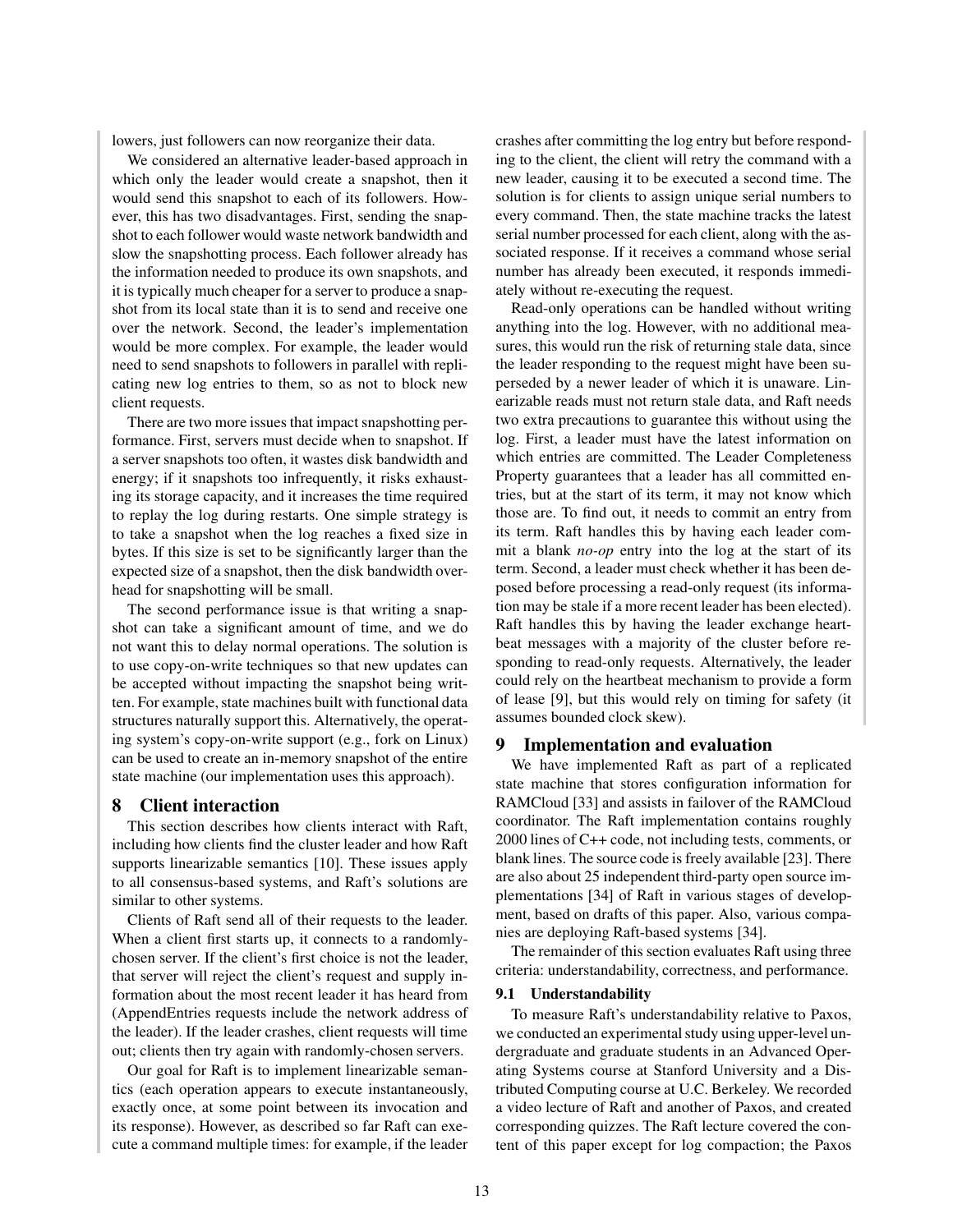

Figure 14: A scatter plot comparing 43 participants' performance on the Raft and Paxos quizzes. Points above the diagonal (33) represent participants who scored higher for Raft.

lecture covered enough material to create an equivalent replicated state machine, including single-decree Paxos, multi-decree Paxos, reconfiguration, and a few optimizations needed in practice (such as leader election). The quizzes tested basic understanding of the algorithms and also required students to reason about corner cases. Each student watched one video, took the corresponding quiz, watched the second video, and took the second quiz. About half of the participants did the Paxos portion first and the other half did the Raft portion first in order to account for both individual differences in performance and experience gained from the first portion of the study. We compared participants' scores on each quiz to determine whether participants showed a better understanding of Raft.

We tried to make the comparison between Paxos and Raft as fair as possible. The experiment favored Paxos in two ways: 15 of the 43 participants reported having some prior experience with Paxos, and the Paxos video is 14% longer than the Raft video. As summarized in Table 1, we have taken steps to mitigate potential sources of bias. All of our materials are available for review [28, 31].

On average, participants scored 4.9 points higher on the Raft quiz than on the Paxos quiz (out of a possible 60 points, the mean Raft score was 25.7 and the mean Paxos score was 20.8); Figure 14 shows their individual scores. A paired *t*-test states that, with 95% confidence, the true distribution of Raft scores has a mean at least 2.5 points larger than the true distribution of Paxos scores.

We also created a linear regression model that predicts a new student's quiz scores based on three factors: which quiz they took, their degree of prior Paxos experience, and



Figure 15: Using a 5-point scale, participants were asked (left) which algorithm they felt would be easier to implement in a functioning, correct, and efficient system, and (right) which would be easier to explain to a CS graduate student.

the order in which they learned the algorithms. The model predicts that the choice of quiz produces a 12.5-point difference in favor of Raft. This is significantly higher than the observed difference of 4.9 points, because many of the actual students had prior Paxos experience, which helped Paxos considerably, whereas it helped Raft slightly less. Curiously, the model also predicts scores 6.3 points lower on Raft for people that have already taken the Paxos quiz; although we don't know why, this does appear to be statistically significant.

We also surveyed participants after their quizzes to see which algorithm they felt would be easier to implement or explain; these results are shown in Figure 15. An overwhelming majority of participants reported Raft would be easier to implement and explain (33 of 41 for each question). However, these self-reported feelings may be less reliable than participants' quiz scores, and participants may have been biased by knowledge of our hypothesis that Raft is easier to understand.

A detailed discussion of the Raft user study is available at [31].

#### 9.2 Correctness

We have developed a formal specification and a proof of safety for the consensus mechanism described in Section 5. The formal specification [31] makes the information summarized in Figure 2 completely precise using the TLA+ specification language [17]. It is about 400 lines long and serves as the subject of the proof. It is also useful on its own for anyone implementing Raft. We have mechanically proven the Log Completeness Property using the TLA proof system [7]. However, this proof relies on invariants that have not been mechanically checked (for example, we have not proven the type safety of the specification). Furthermore, we have written an informal proof [31] of the State Machine Safety property which is complete (it relies on the specification alone) and rela-

| Concern               | Steps taken to mitigate bias                                             | Materials for review [28, 31] |
|-----------------------|--------------------------------------------------------------------------|-------------------------------|
| Equal lecture quality | Same lecturer for both. Paxos lecture based on and improved from exist-  | videos                        |
|                       | ing materials used in several universities. Paxos lecture is 14% longer. |                               |
| Equal quiz difficulty | Questions grouped in difficulty and paired across exams.                 | quizzes                       |
| Fair grading          | Used rubric. Graded in random order, alternating between quizzes.        | rubric                        |

Table 1: Concerns of possible bias against Paxos in the study, steps taken to counter each, and additional materials available.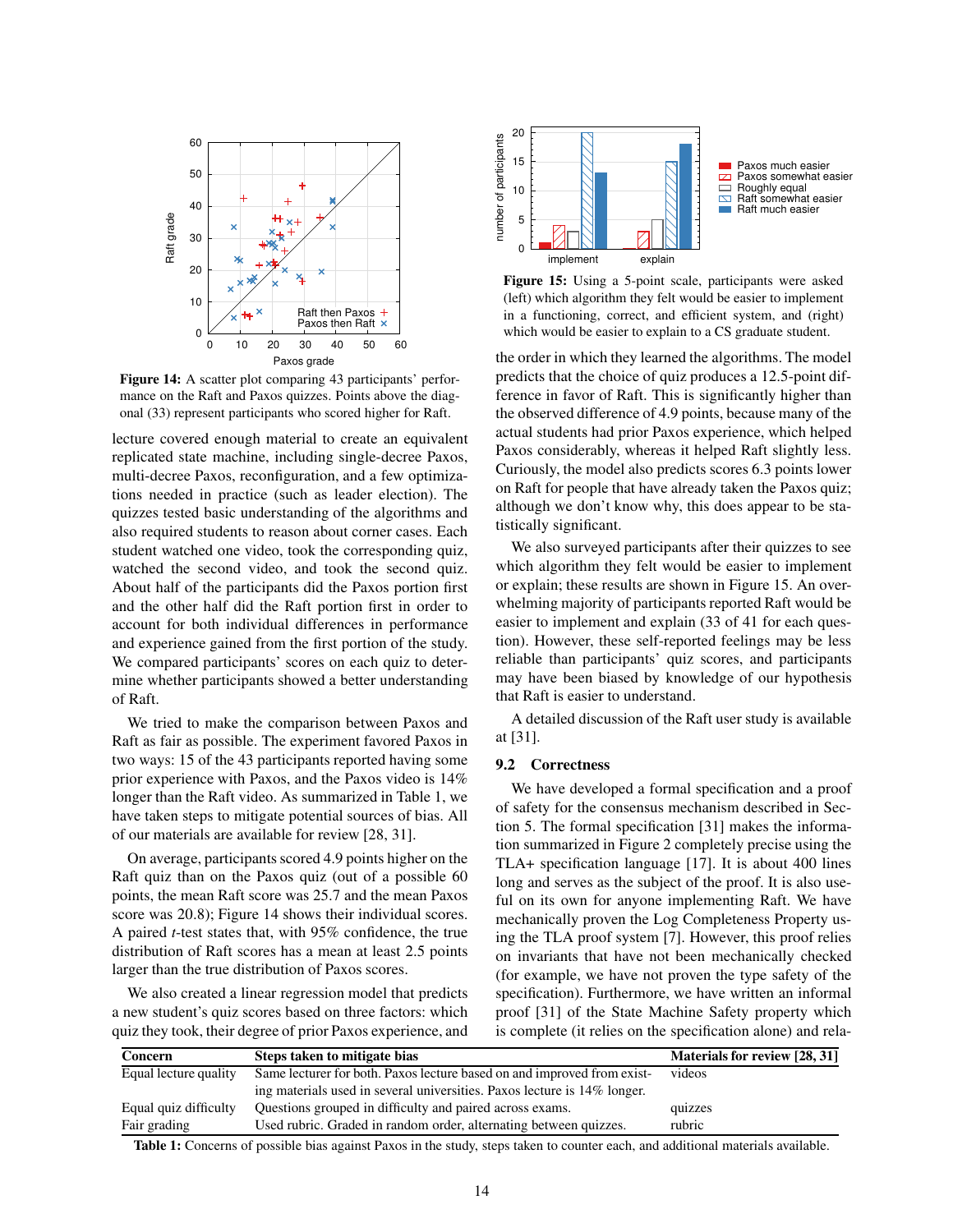

Figure 16: The time to detect and replace a crashed leader. The top graph varies the amount of randomness in election timeouts, and the bottom graph scales the minimum election timeout. Each line represents 1000 trials (except for 100 trials for "150–150ms") and corresponds to a particular choice of election timeouts; for example, "150–155ms" means that election timeouts were chosen randomly and uniformly between 150ms and 155ms. The measurements were taken on a cluster of five servers with a broadcast time of roughly 15ms. Results for a cluster of nine servers are similar.

tively precise (it is about 3500 words long).

#### 9.3 Performance

Raft's performance is similar to other consensus algorithms such as Paxos. The most important case for performance is when an established leader is replicating new log entries. Raft achieves this using the minimal number of messages (a single round-trip from the leader to half the cluster). It is also possible to further improve Raft's performance. For example, it easily supports batching and pipelining requests for higher throughput and lower latency. Various optimizations have been proposed in the literature for other algorithms; many of these could be applied to Raft, but we leave this to future work.

We used our Raft implementation to measure the performance of Raft's leader election algorithm and answer two questions. First, does the election process converge quickly? Second, what is the minimum downtime that can be achieved after leader crashes?

To measure leader election, we repeatedly crashed the leader of a cluster of five servers and timed how long it took to detect the crash and elect a new leader (see Figure 16). To generate a worst-case scenario, the servers in each trial had different log lengths, so some candidates were not eligible to become leader. Furthermore, to encourage split votes, our test script triggered a synchronized broadcast of heartbeat RPCs from the leader before terminating its process (this approximates the behavior of the leader replicating a new log entry prior to crashing). The leader was crashed uniformly randomly within its heartbeat interval, which was half of the minimum election timeout for all tests. Thus, the smallest possible downtime was about half of the minimum election timeout.

The top graph in Figure 16 shows that a small amount of randomization in the election timeout is enough to avoid split votes in elections. In the absence of randomness, leader election consistently took longer than 10 seconds in our tests due to many split votes. Adding just 5ms of randomness helps significantly, resulting in a median downtime of 287ms. Using more randomness improves worst-case behavior: with 50ms of randomness the worstcase completion time (over 1000 trials) was 513ms.

The bottom graph in Figure 16 shows that downtime can be reduced by reducing the election timeout. With an election timeout of 12–24ms, it takes only 35ms on average to elect a leader (the longest trial took 152ms). However, lowering the timeouts beyond this point violates Raft's timing requirement: leaders have difficulty broadcasting heartbeats before other servers start new elections. This can cause unnecessary leader changes and lower overall system availability. We recommend using a conservative election timeout such as 150–300ms; such timeouts are unlikely to cause unnecessary leader changes and will still provide good availability.

# 10 Related work

There have been numerous publications related to consensus algorithms, many of which fall into one of the following categories:

- Lamport's original description of Paxos [15], and attempts to explain it more clearly [16, 20, 21].
- Elaborations of Paxos, which fill in missing details and modify the algorithm to provide a better foundation for implementation [26, 39, 13].
- Systems that implement consensus algorithms, such as Chubby [2, 4], ZooKeeper [11, 12], and Spanner [6]. The algorithms for Chubby and Spanner have not been published in detail, though both claim to be based on Paxos. ZooKeeper's algorithm has been published in more detail, but it is quite different from Paxos.
- Performance optimizations that can be applied to Paxos [18, 19, 3, 25, 1, 27].
- Oki and Liskov's Viewstamped Replication (VR), an alternative approach to consensus developed around the same time as Paxos. The original description [29] was intertwined with a protocol for distributed transactions, but the core consensus protocol has been separated in a recent update [22]. VR uses a leaderbased approach with many similarities to Raft.

The greatest difference between Raft and Paxos is Raft's strong leadership: Raft uses leader election as an essential part of the consensus protocol, and it concen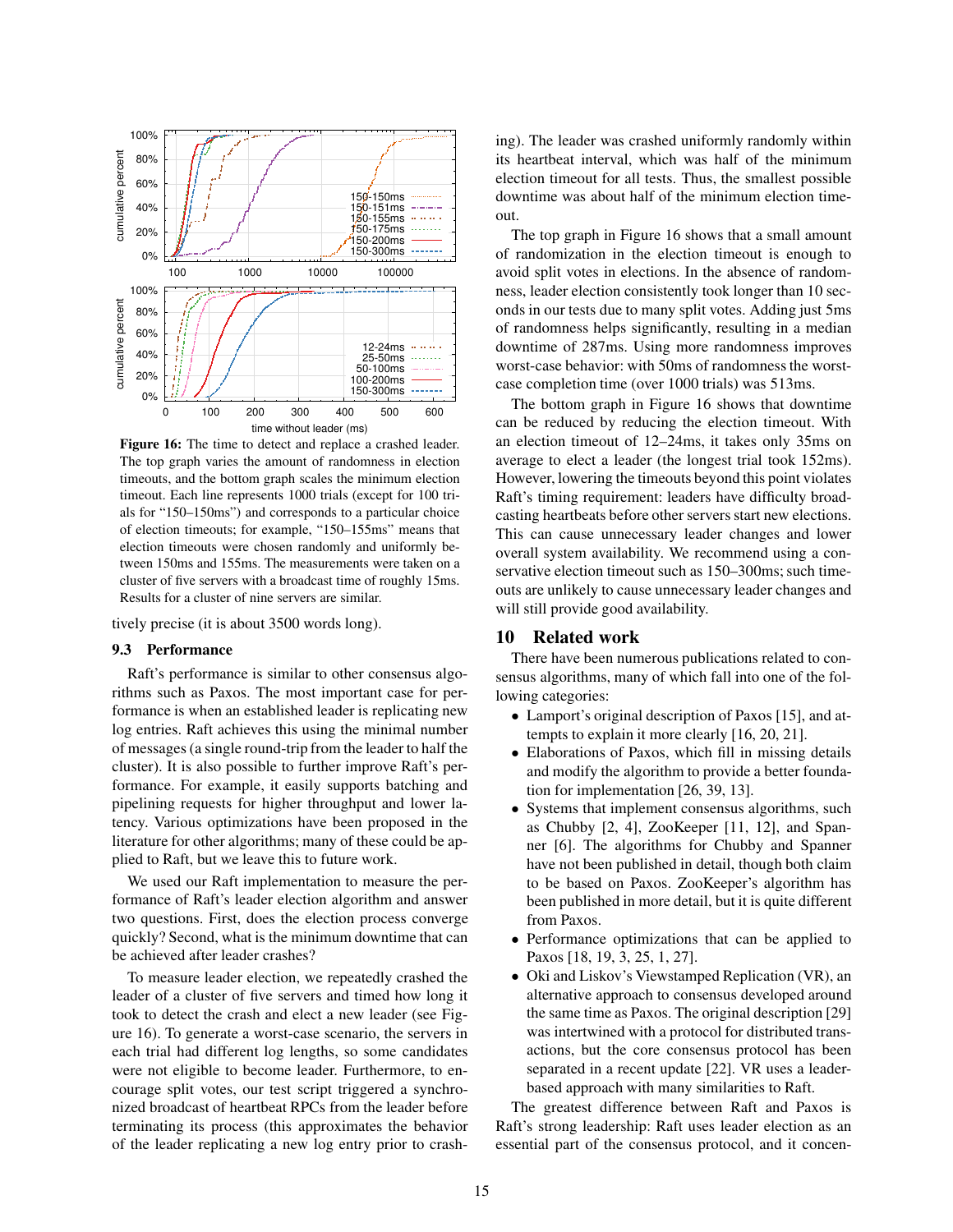trates as much functionality as possible in the leader. This approach results in a simpler algorithm that is easier to understand. For example, in Paxos, leader election is orthogonal to the basic consensus protocol: it serves only as a performance optimization and is not required for achieving consensus. However, this results in additional mechanism: Paxos includes both a two-phase protocol for basic consensus and a separate mechanism for leader election. In contrast, Raft incorporates leader election directly into the consensus algorithm and uses it as the first of the two phases of consensus. This results in less mechanism than in Paxos.

Like Raft, VR and ZooKeeper are leader-based and therefore share many of Raft's advantages over Paxos. However, Raft has less mechanism that VR or ZooKeeper because it minimizes the functionality in non-leaders. For example, log entries in Raft flow in only one direction: outward from the leader in AppendEntries RPCs. In VR log entries flow in both directions (leaders can receive log entries during the election process); this results in additional mechanism and complexity. The published description of ZooKeeper also transfers log entries both to and from the leader, but the implementation is apparently more like Raft [35].

Raft has fewer message types than any other algorithm for consensus-based log replication that we are aware of. For example, we counted the message types VR and ZooKeeper use for basic consensus and membership changes (excluding log compaction and client interaction, as these are nearly independent of the algorithms). VR and ZooKeeper each define 10 different message types, while Raft has only 4 message types (two RPC requests and their responses). Raft's messages are a bit more dense than the other algorithms', but they are simpler collectively. In addition, VR and ZooKeeper are described in terms of transmitting entire logs during leader changes; additional message types will be required to optimize these mechanisms so that they are practical.

Raft's strong leadership approach simplifies the algorithm, but it precludes some performance optimizations. For example, Egalitarian Paxos (EPaxos) can achieve higher performance under some conditions with a leaderless approach [27]. EPaxos exploits commutativity in state machine commands. Any server can commit a command with just one round of communication as long as other commands that are proposed concurrently commute with it. However, if commands that are proposed concurrently do not commute with each other, EPaxos requires an additional round of communication. Because any server may commit commands, EPaxos balances load well between servers and is able to achieve lower latency than Raft in WAN settings. However, it adds significant complexity to Paxos.

Several different approaches for cluster membership changes have been proposed or implemented in other work, including Lamport's original proposal [15], VR [22], and SMART [24]. We chose the joint consensus approach for Raft because it leverages the rest of the consensus protocol, so that very little additional mechanism is required for membership changes. Lamport's <sup>α</sup>-based approach was not an option for Raft because it assumes consensus can be reached without a leader. In comparison to VR and SMART, Raft's reconfiguration algorithm has the advantage that membership changes can occur without limiting the processing of normal requests; in contrast, VR stops all normal processing during configuration changes, and SMART imposes an  $\alpha$ -like limit on the number of outstanding requests. Raft's approach also adds less mechanism than either VR or SMART.

# 11 Conclusion

Algorithms are often designed with correctness, efficiency, and/or conciseness as the primary goals. Although these are all worthy goals, we believe that understandability is just as important. None of the other goals can be achieved until developers render the algorithm into a practical implementation, which will inevitably deviate from and expand upon the published form. Unless developers have a deep understanding of the algorithm and can create intuitions about it, it will be difficult for them to retain its desirable properties in their implementation.

In this paper we addressed the issue of distributed consensus, where a widely accepted but impenetrable algorithm, Paxos, has challenged students and developers for many years. We developed a new algorithm, Raft, which we have shown to be more understandable than Paxos. We also believe that Raft provides a better foundation for system building. Using understandability as the primary design goal changed the way we approached the design of Raft; as the design progressed we found ourselves reusing a few techniques repeatedly, such as decomposing the problem and simplifying the state space. These techniques not only improved the understandability of Raft but also made it easier to convince ourselves of its correctness.

# 12 Acknowledgments

The user study would not have been possible without the support of Ali Ghodsi, David Mazières, and the students of CS 294-91 at Berkeley and CS 240 at Stanford. Scott Klemmer helped us design the user study, and Nelson Ray advised us on statistical analysis. The Paxos slides for the user study borrowed heavily from a slide deck originally created by Lorenzo Alvisi. Special thanks go to David Mazières and Ezra Hoch for finding subtle bugs in Raft. Many people provided helpful feedback on the paper and user study materials, including Ed Bugnion, Michael Chan, Hugues Evrard,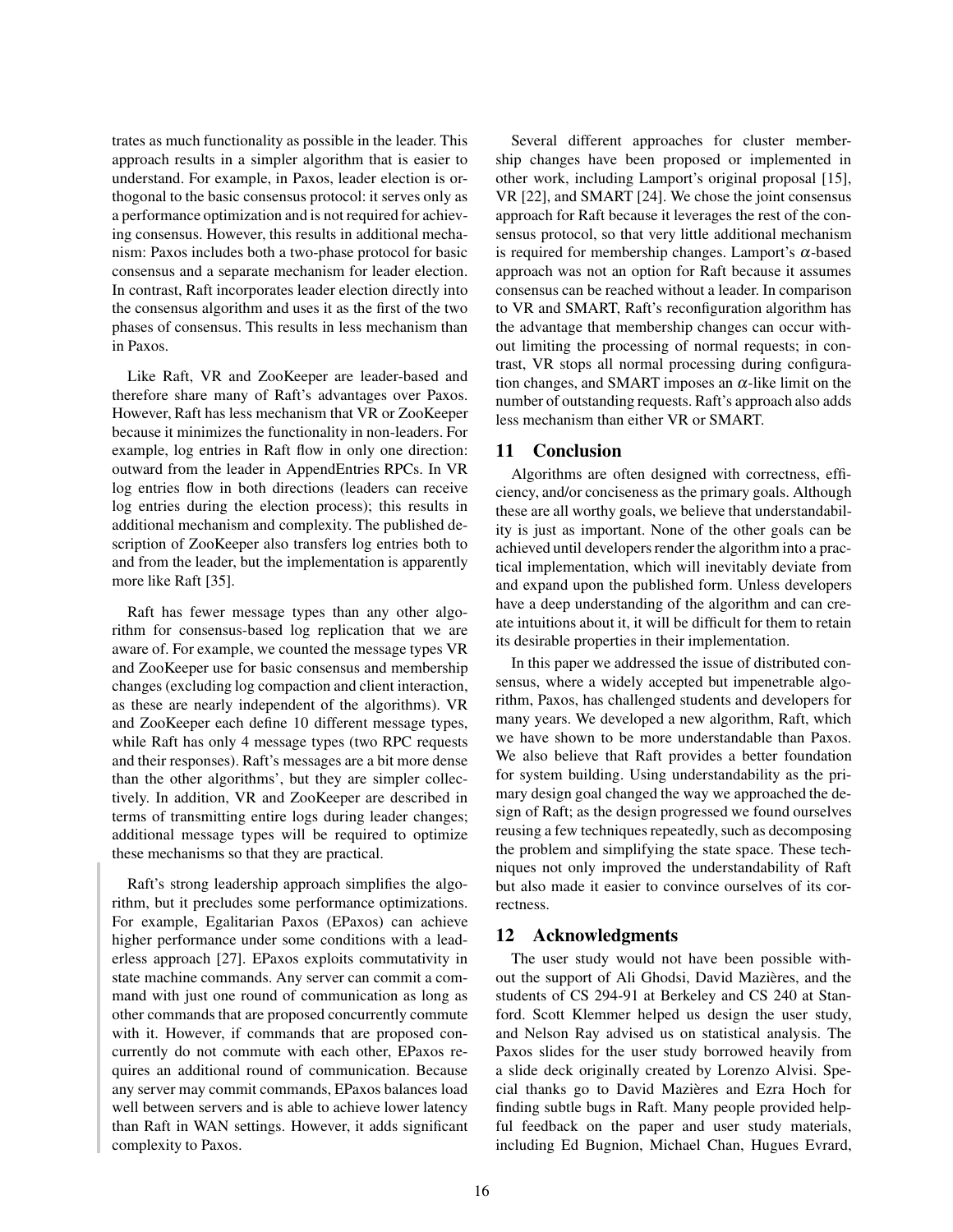Daniel Giffin, Arjun Gopalan, Jon Howell, Vimalkumar Jeyakumar, Ankita Kejriwal, Aleksandar Kracun, Amit Levy, Joel Martin, Satoshi Matsushita, Oleg Pesok, David Ramos, Robbert van Renesse, Mendel Rosenblum, Nicolas Schiper, Deian Stefan, Andrew Stone, Ryan Stutsman, David Terei, Stephen Yang, Matei Zaharia, 24 anonymous conference reviewers (with duplicates), and especially our shepherd Eddie Kohler. Werner Vogels tweeted a link to an earlier draft, which gave Raft significant exposure. This work was supported by the Gigascale Systems Research Center and the Multiscale Systems Center, two of six research centers funded under the Focus Center Research Program, a Semiconductor Research Corporation program, by STARnet, a Semiconductor Research Corporation program sponsored by MARCO and DARPA, by the National Science Foundation under Grant No. 0963859, and by grants from Facebook, Google, Mellanox, NEC, NetApp, SAP, and Samsung. Diego Ongaro is supported by The Junglee Corporation Stanford Graduate Fellowship.

# References

- [1] BOLOSKY, W. J., BRADSHAW, D., HAAGENS, R. B., KUSTERS, N. P., AND LI, P. Paxos replicated state machines as the basis of a high-performance data store. In *Proc. NSDI'11, USENIX Conference on Networked Systems Design and Implementation* (2011), USENIX, pp. 141–154.
- [2] BURROWS, M. The Chubby lock service for looselycoupled distributed systems. In *Proc. OSDI'06, Symposium on Operating Systems Design and Implementation* (2006), USENIX, pp. 335–350.
- [3] CAMARGOS, L. J., SCHMIDT, R. M., AND PEDONE, F. Multicoordinated Paxos. In *Proc. PODC'07, ACM Symposium on Principles of Distributed Computing* (2007), ACM, pp. 316–317.
- [4] CHANDRA, T. D., GRIESEMER, R., AND REDSTONE, J. Paxos made live: an engineering perspective. In *Proc. PODC'07, ACM Symposium on Principles of Distributed Computing* (2007), ACM, pp. 398–407.
- [5] CHANG, F., DEAN, J., GHEMAWAT, S., HSIEH, W. C., WALLACH, D. A., BURROWS, M., CHANDRA, T., FIKES, A., AND GRUBER, R. E. Bigtable: a distributed storage system for structured data. In *Proc. OSDI'06, USENIX Symposium on Operating Systems Design and Implementation* (2006), USENIX, pp. 205–218.
- [6] CORBETT, J. C., DEAN, J., EPSTEIN, M., FIKES, A., FROST, C., FURMAN, J. J., GHEMAWAT, S., GUBAREV, A., HEISER, C., HOCHSCHILD, P., HSIEH, W., KAN-THAK, S., KOGAN, E., LI, H., LLOYD, A., MELNIK, S., MWAURA, D., NAGLE, D., QUINLAN, S., RAO, R., ROLIG, L., SAITO, Y., SZYMANIAK, M., TAYLOR, C., WANG, R., AND WOODFORD, D. Spanner: Google's globally-distributed database. In *Proc. OSDI'12, USENIX Conference on Operating Systems Design and Implementation* (2012), USENIX, pp. 251–264.
- [7] COUSINEAU, D., DOLIGEZ, D., LAMPORT, L., MERZ, S., RICKETTS, D., AND VANZETTO, H. TLA<sup>+</sup> proofs. In *Proc. FM'12, Symposium on Formal Methods* (2012), D. Giannakopoulou and D. Méry, Eds., vol. 7436 of *Lecture Notes in Computer Science*, Springer, pp. 147–154.
- [8] GHEMAWAT, S., GOBIOFF, H., AND LEUNG, S.-T. The Google file system. In *Proc. SOSP'03, ACM Symposium on Operating Systems Principles* (2003), ACM, pp. 29–43.
- [9] GRAY, C., AND CHERITON, D. Leases: An efficient faulttolerant mechanism for distributed file cache consistency. In *Proceedings of the 12th ACM Ssymposium on Operating Systems Principles* (1989), pp. 202–210.
- [10] HERLIHY, M. P., AND WING, J. M. Linearizability: a correctness condition for concurrent objects. *ACM Transactions on Programming Languages and Systems 12* (July 1990), 463–492.
- [11] HUNT, P., KONAR, M., JUNQUEIRA, F. P., AND REED, B. ZooKeeper: wait-free coordination for internet-scale systems. In *Proc ATC'10, USENIX Annual Technical Conference* (2010), USENIX, pp. 145–158.
- [12] JUNQUEIRA, F. P., REED, B. C., AND SERAFINI, M. Zab: High-performance broadcast for primary-backup systems. In *Proc. DSN'11, IEEE/IFIP Int'l Conf. on Dependable Systems & Networks* (2011), IEEE Computer Society, pp. 245–256.
- [13] KIRSCH, J., AND AMIR, Y. Paxos for system builders. Tech. Rep. CNDS-2008-2, Johns Hopkins University, 2008.
- [14] LAMPORT, L. Time, clocks, and the ordering of events in a distributed system. *Commununications of the ACM 21*, 7 (July 1978), 558–565.
- [15] LAMPORT, L. The part-time parliament. *ACM Transactions on Computer Systems 16*, 2 (May 1998), 133–169.
- [16] LAMPORT, L. Paxos made simple. *ACM SIGACT News 32*, 4 (Dec. 2001), 18–25.
- [17] LAMPORT, L. *Specifying Systems, The TLA+ Language and Tools for Hardware and Software Engineers*. Addison-Wesley, 2002.
- [18] LAMPORT, L. Generalized consensus and Paxos. Tech. Rep. MSR-TR-2005-33, Microsoft Research, 2005.
- [19] LAMPORT, L. Fast paxos. *Distributed Computing 19*, 2 (2006), 79–103.
- [20] LAMPSON, B. W. How to build a highly available system using consensus. In *Distributed Algorithms*, O. Baboaglu and K. Marzullo, Eds. Springer-Verlag, 1996, pp. 1–17.
- [21] LAMPSON, B. W. The ABCD's of Paxos. In *Proc. PODC'01, ACM Symposium on Principles of Distributed Computing* (2001), ACM, pp. 13–13.
- [22] LISKOV, B., AND COWLING, J. Viewstamped replication revisited. Tech. Rep. MIT-CSAIL-TR-2012-021, MIT, July 2012.
- [23] LogCabin source code. http://github.com/ logcabin/logcabin.